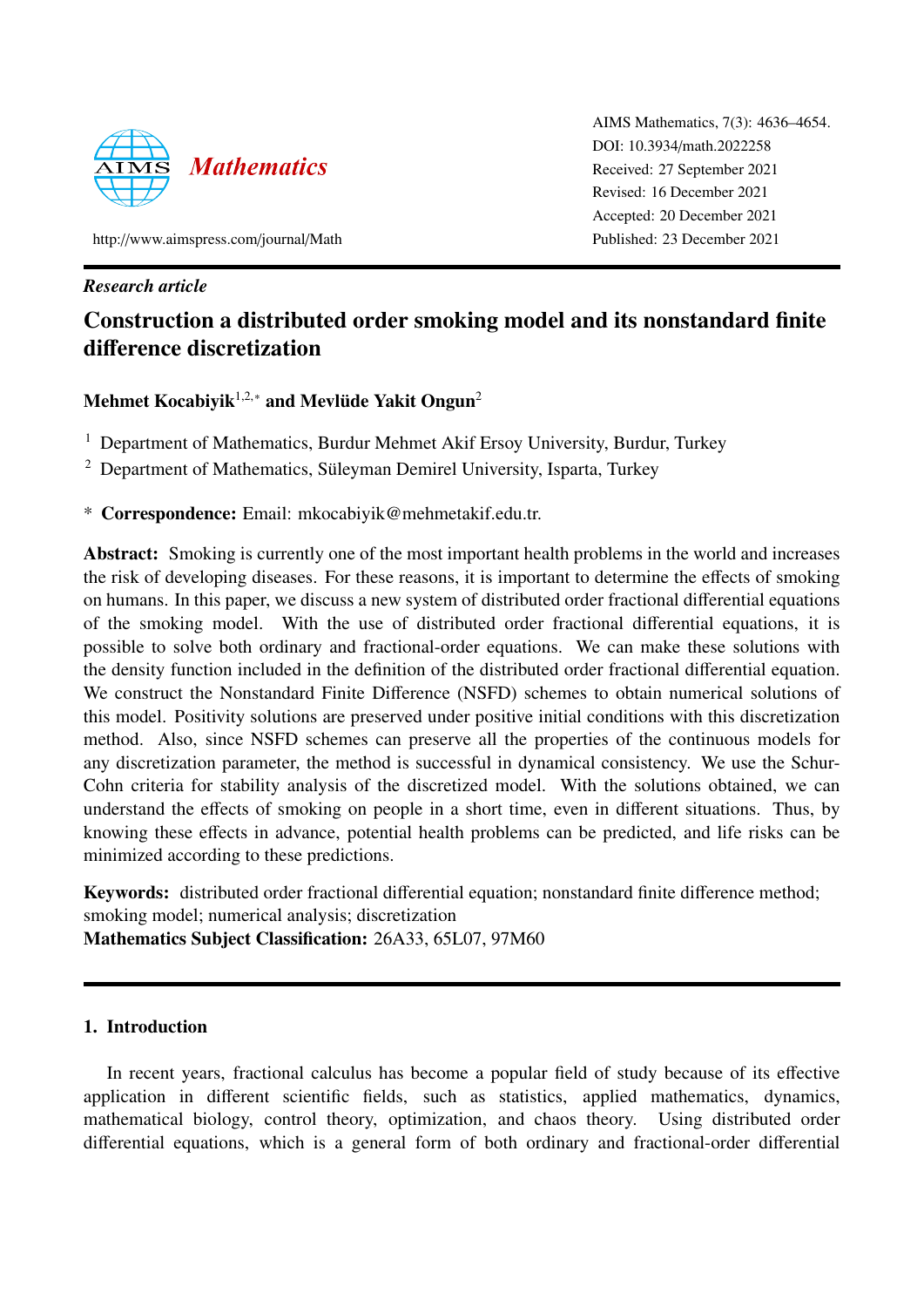equations, is very important for mathematical modeling. Also, distributed order differential equations are important in biology and engineering models, as they include the density function. The selection of the density function allows determining the dynamics of the models used in different situations.

Caputo introduced the idea of distributed order fractional derivative and informed about the usage areas of differential equations with this type of derivative [\[8\]](#page-16-0). Caputo used the definition of distributed order derivative in filter transfer functions and physical applications [\[9\]](#page-16-1). Then Hartley and Lorenzo used continuously distributed order equations for fractional systems [\[17\]](#page-16-2). Bagley and Torvik discussed the existence and solution of distributed order differential equations [\[5,](#page-16-3) [6\]](#page-16-4). Caputo introduced distributed order differential equations in modeling dielectric induction and diffusion [\[10\]](#page-16-5).

Recently, the studies of distributed order differential equations have attracted great attention from many researchers. Ford and Morgado studied the existence and uniqueness of solutions of distributed order differential equations [\[16\]](#page-16-6). Luchko proved the uniqueness and continuous dependence of the distributed sequential time-fractional diffusion equation based on the initial conditions [\[25\]](#page-17-0).

Refahi et al. focused on analytical solutions of distributed order fractional linear equation systems in [\[35\]](#page-17-1). Katsikadelis introduced efficient numerical methods for distributed order fractional differential equations in [\[20\]](#page-16-7). Diethelm and Ford presented the solutions to distributed order differential equations numerically, including error analysis [\[12\]](#page-16-8). Li and Wu presented a numerical method for the distributed order diffusion equation in [\[22\]](#page-17-2). Li and Wu used the classical quadrature formula, multi-term fractional diffusion equations, and the kernel method. Morgado and Rebelo developed an implicit scheme for a numerical approximation of the distributed order reaction-diffusion equation [\[31\]](#page-17-3).

Studies on stability analysis of distributed order differential equations were presented by Aminikhah et al. and Najafi et al. [\[3,](#page-15-0) [4,](#page-15-1) [37\]](#page-18-0). Amin et al. studied the distributed order time-fractional equations solutions using the Haar wavelet method [\[2\]](#page-15-2).

In this study, we aimed to obtain a numerical solution of a new distributed order fractional smoking model. Because, by choosing the density function, we can find interpretations for different situations in the smoking model. Hence, the effect of the smoking model on different parameters can be examined with these comments.

Smoking affects almost all organs in our body and causes diseases. Smoking is harmful to the lungs, and it destroys the vesicles (alveoli), the smallest unit where oxygen enters the lungs. Therefore, it causes diseases such as pneumonia, asthma, and tuberculosis. Smoking also causes significant damage to the immune system. So, it is very difficult for a smoker to overcome diseases such as Coronavirus Disease (COVID), Severe Acute Respiratory Syndrome (SARS), and Middle East Respiratory Syndrome (MERS). That's why it is important to obtain data for smoking dynamics in different situations. For these reasons, mathematical models related to the effects of smoking have gained importance, especially after 2000.

First, Castillo-Garsow et al. proposed a simple mathematical model for smoking cessation [\[11\]](#page-16-9). They envisioned a system with a total fixed population divided into three classes: potential smokers, former smokers, and smokers. Following this study, Sharomi and Gumel developed a smoking model by introducing the light and chain classes [\[38\]](#page-18-1). Zaman improved the work of Castillo-Garsow and developed a model that took into account the occasional smokers quotient in the smoking cessation model [\[44\]](#page-18-2). After these studies, many articles have been written on stability analysis, mathematical analysis, and approximate solutions on the smoking model. For detailed information, you can review [\[15,](#page-16-10) [18,](#page-16-11) [19,](#page-16-12) [24,](#page-17-4) [40–](#page-18-3)[42\]](#page-18-4) resources.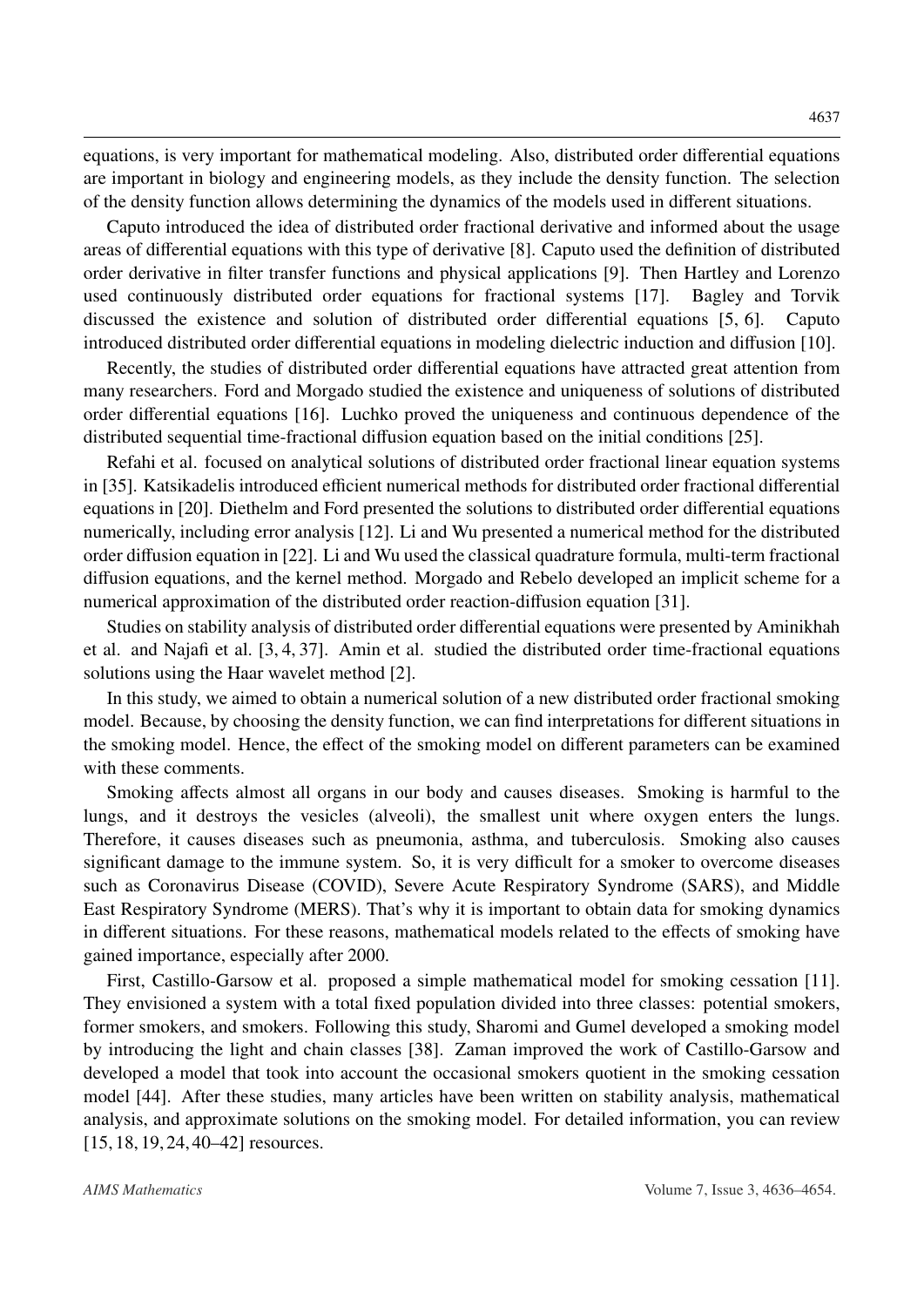The rest of this paper is organized as follows. In Section 2, we present some definitions of distributed order differential equations. In Section 3, we define and discretize a new distributed order smoking model. Also here, some important information gives about the NSFD method and stability analysis of the system. In Section 4, we show numerical simulations graphically. Finally, in Section 5, we discuss the results and conclude the paper.

## 2. Basic definitions about distributed order differential equations

In this section, we give basic information and definitions about distributed order and fractional-order differential equations. Then, information is given about stability analysis for distributed order fractional equation systems. These are the important books and papers related to this topic [\[7,](#page-16-13) [8,](#page-16-0) [21,](#page-17-5) [23,](#page-17-6) [34,](#page-17-7) [37\]](#page-18-0).

<span id="page-2-0"></span>**Definition 2.1.** [\[34\]](#page-17-7) Riemann Liouville fractional derivatives of order  $\alpha$  is defined by

$$
_{rl}D_{\ast}^{\alpha}f(t)=\frac{1}{\Gamma(n-\alpha)}\frac{d^{n}}{dt^{n}}\int_{\alpha}^{t}\frac{f(u)}{(t-u)^{\alpha-n+1}}du,
$$
\n(2.1)

where  $f(t)$  can be integrated in the  $[a, b]$ ,  $n - 1 < \alpha \le n \ (n \in \mathbb{N}^+)$  and  $\Gamma()$  is a Gamma function.

**Definition 2.2.** [\[34\]](#page-17-7) As in Definition [\(2.1\)](#page-2-0), let  $f(t)$  can be integrated in the [a, b] and  $n - 1 < \alpha \le$  $n \ (n \in \mathbb{N}^+)$ , Caputo fractional derivative is defined by

$$
{}_{c}D_{*}^{\alpha}f(t) = \frac{1}{\Gamma(n-\alpha)} \int_{\alpha}^{t} \frac{f^{(n)}(u)}{(t-u)^{\alpha-n+1}} du.
$$
 (2.2)

**Definition 2.3.** [\[34\]](#page-17-7) Suppose that the function  $f^{(z)}(t)$  is continuous in the closed range [*a*, *t*] and has derivatives for  $z = 1, 2, 3, \ldots, n + 1$ . Let *n* be an integer and *n* satisfy  $n \le n \le n + 1$ . In this case derivatives for  $z = 1, 2, 3, ..., n + 1$ . Let *n* be an integer and *p* satisfy  $n < p < n + 1$ . In this case, Grünwald-Letnikov fractional derivative definition is given as:

$$
_{gl}D_t^p f(t) = \sum_{k=0}^n \frac{f^{(k)}(a)(t-a)^{-p+k}}{\Gamma(-p+k+1)} + \frac{1}{\Gamma(-p+n+1)} \int_a^t (t-u)^{n-p} f^{(n+1)}(u) du,
$$
 (2.3)

or

$$
_{gl}D_{t}^{p}f(t) = \lim_{h \to 0} h^{-\alpha} \sum_{i=0}^{n} (-1)^{i} {p \choose i} f(t - ih).
$$
 (2.4)

**Definition 2.4.** [\[8\]](#page-16-0) Caputo first defined an integral operator for distributed order differential equations. This operator is defined by

$$
D_t^{w(\alpha)}f(t) = \int_{\gamma_1}^{\gamma_2} w(\alpha)D_t^{\alpha}f(t)d\alpha,
$$
\n(2.5)

where  $\alpha \in (0, 1]$  and  $\int_0^1 w(\alpha) = k > 0$ . Additionally,  $D_t^{\alpha} f(t)$  is a fractional derivative function<br>is the chosen as Pierrann Liquida Caputo or Grinwald Letnikov [8, 10]. Another important and it can be chosen as Riemann-Liouville, Caputo or Grünwald-Letnikov [[8](#page-16-0)[–10\]](#page-16-5). Another important function  $w(\alpha)$  is the density function of the distributed order differential equation. The reason why these distributed equations are considered the general form of ordinary and fractional differential equations is the importance of density function selection.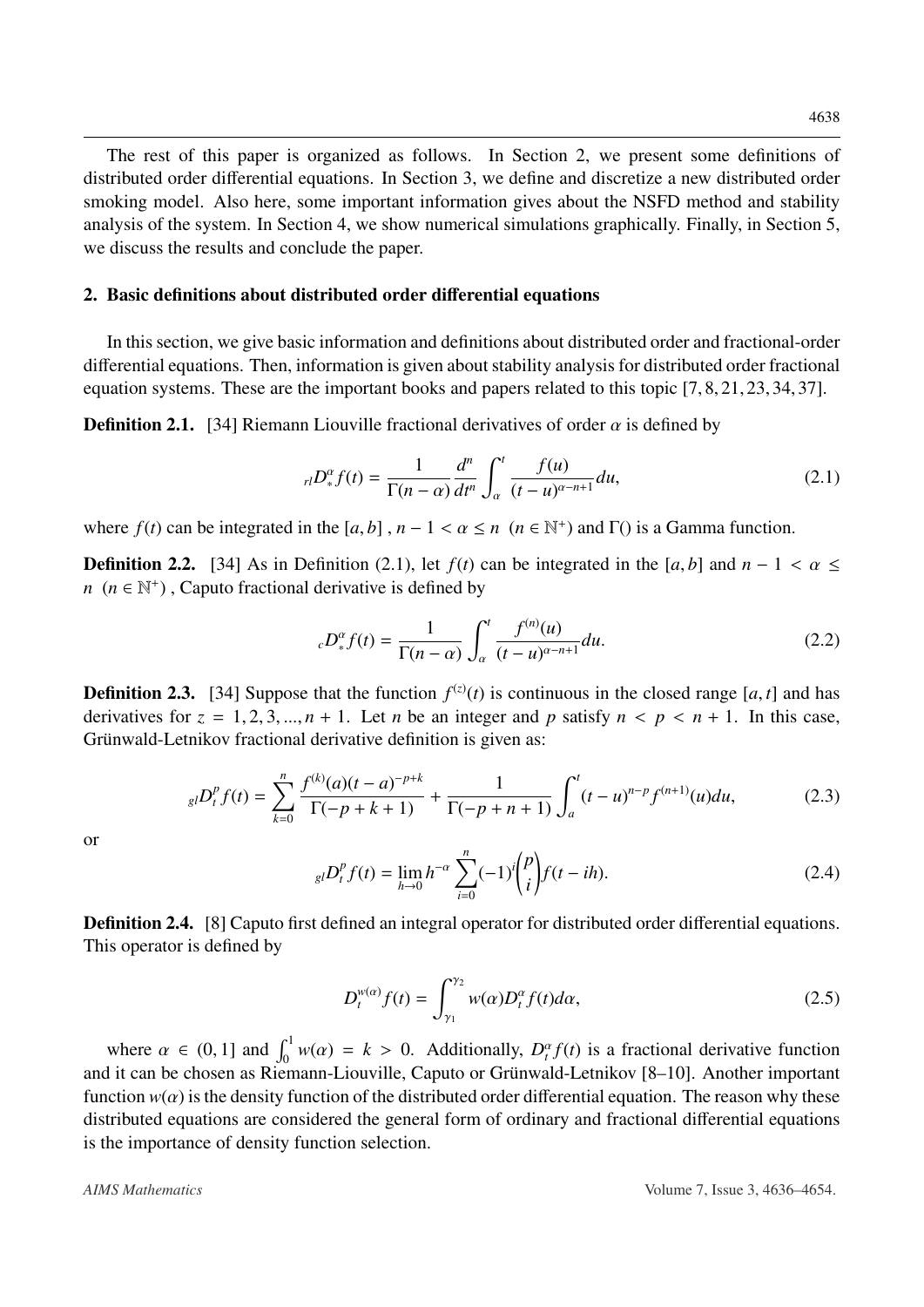Distributed order differential equation is defined by

$$
\sum_{i=1}^{N} \alpha_i \int_0^1 w_i(\alpha) D_t^{i-\alpha} x(t) d\alpha + \sum_{j=0}^{N} b_j x^j(t) = f(t).
$$
 (2.6)

**Definition 2.5.** [\[26\]](#page-17-8) The approximate Grünwald-Letnikov formula for distributed order differential equations is defined by

<span id="page-3-0"></span>
$$
_{GL}D_t^{\alpha}f(t) = \lim_{h \to 0} h^{-\alpha} \sum_{i=0}^n (-1)^i \binom{\alpha}{i} f(t - ih). \tag{2.7}
$$

By rearranging in  $(2.7)$ , this formula can be expressed as:

<span id="page-3-3"></span>
$$
D_t^{\alpha} f(t) = \sum_{i=0}^n q_i^{\alpha} f(t_{n-i}), \quad n = 1, 2, 3, ..., \frac{t - \alpha}{h}, \tag{2.8}
$$

where  $q_i^{\alpha} = (1 - \frac{1+\alpha}{i})q_{i-1}^{\alpha}, q_0^{\alpha} = h^{-\alpha}, i = 0, 1, 2, 3, ..., n$  and *h* is assumed to be very small [\[14,](#page-16-14) [43\]](#page-18-5).

# *2.1. Some definitions about stability analysis*

Let

<span id="page-3-1"></span>
$$
\frac{du}{dt} = G(u),\tag{2.9}
$$

where  $u(t) = (x_1(t), x_2(t), ..., x_n(t))^T$  and the function *G* is differentiable.<br>A general numerical scheme with a step size *h* that approxim

A general numerical scheme with a step size  $h$ , that approximates the solution  $u(t_k)$  of the system [\(2.9\)](#page-3-1) can be defined in the form:

<span id="page-3-2"></span>
$$
D_h(u_k) = F_h(G; u_k),
$$
\n(2.10)

where  $D_h(u_k) \approx \left(\frac{dx_1}{dt}\right)$ *dt* ,<br>)\ *dx*<sup>2</sup> *dt* , ...,  $\frac{dx_n}{dt}$ ,  $T$ ,  $u_k \approx u(t_k)$ ,  $t_k = t_0 + kh$  and  $F_h(G; u_k)$  approximates the right-hand side of system [\(2.9\)](#page-3-1).

**Definition 2.6.** [\[13\]](#page-16-15) Let  $E^*$  an equilibrium point and  $J(E^*)$  the Jacobian of system [\(2.9\)](#page-3-1). An equilibrium point *E*<sup>\*</sup> is called linear stable if  $Re(\lambda) < 0$  for all  $\lambda \in \sigma(J(E^*))$  and linear unstable if  $Re(\lambda) > 0$  for at least one  $\lambda \in \sigma(J(E^*))$  $Re(\lambda) > 0$  for at least one  $\lambda \in \sigma(J(E^*)).$ 

<span id="page-3-4"></span>Lemma 2.7. *[\[13\]](#page-16-15) Assume that [\(2.10\)](#page-3-2) has the following form:*

$$
u_{k+1} = H(u_k), \tag{2.11}
$$

*where the function H is di*ff*erentiable. A fixed point E*<sup>∗</sup> *is stable if and only if all eigenvalues of J*(*E* ∗ ) *are less than one in absolute values.*

While analyzing the eigenvalues of  $J(E^*)$ , we will use Schur-Cohn Test. The generalized Schur-Cohn test can be expressed in the following form. This test is an algebraic criterion to decide whether a discrete system is stable or not [\[36\]](#page-18-6). Characteristic equation can be expressed as:

$$
P(\lambda) = a_n \lambda^n + a_{n-1} \lambda^{n-1} + \dots + a_1 \lambda + a_0 = 0,
$$
 (2.12)

where  $a_n > 0$ . Some of the determinants to be used are expressed as follows: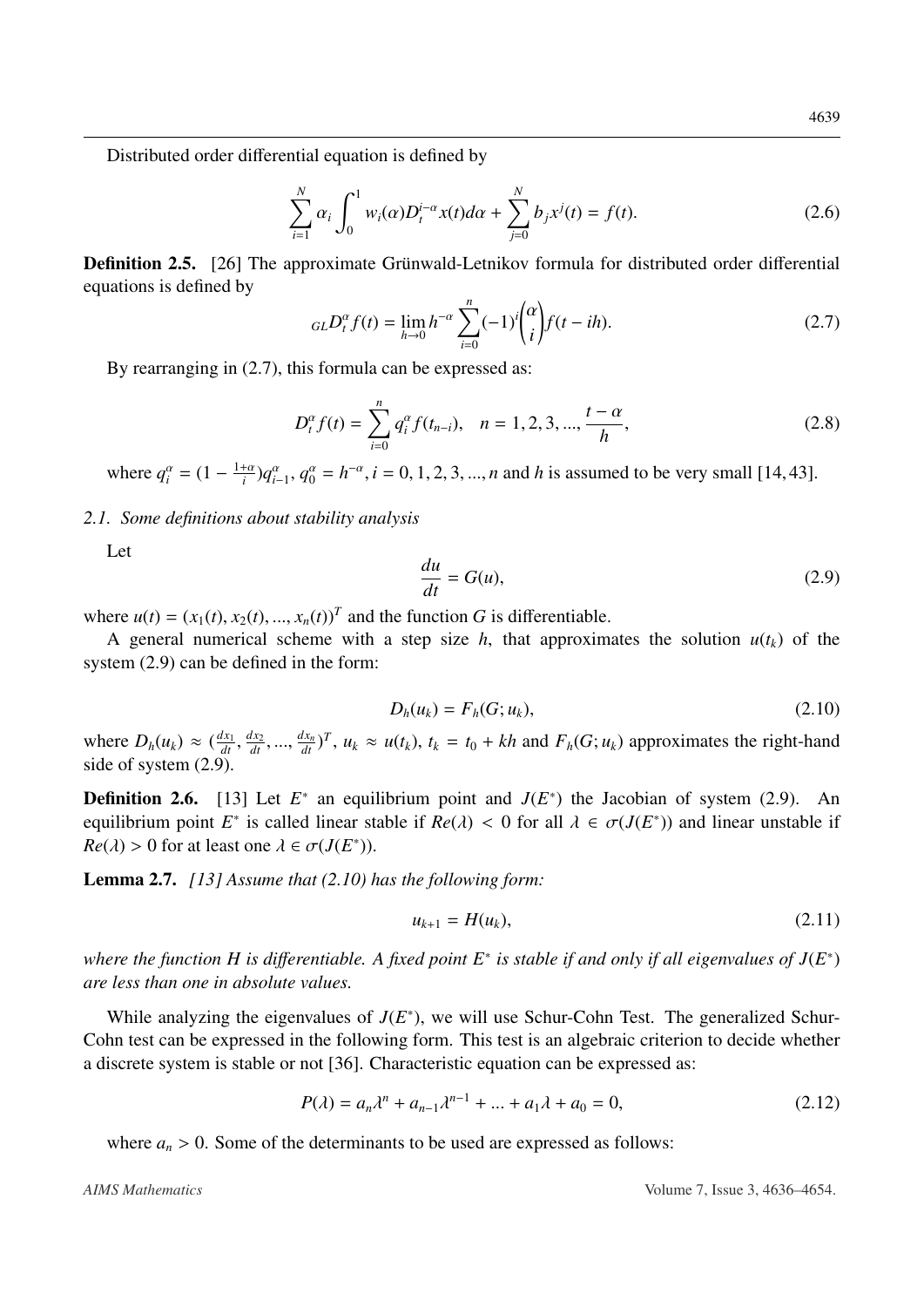$$
c_{2,i} = det \begin{pmatrix} a_0 & a_{n-i} \\ a_n & a_i \end{pmatrix}, i = 0, 1, ..., n - 1,
$$
  
\n
$$
c_{3,i} = det \begin{pmatrix} c_{2,0} & c_{2,n-1-i} \\ c_{2,n-1} & c_{2,i} \end{pmatrix}, i = 0, 1, ..., n - 2,
$$
  
\n...  
\n
$$
c_{n,i} = det \begin{pmatrix} c_{n-1,0} & c_{n-1,3-i} \\ c_{n-1,3} & c_{n-1,i} \end{pmatrix}, i = 0, 1, 2.
$$

The Schur-Cohn test states that the equilibrium point is stable only if all the following conditions are satisfied:

1)  $P(1) > 0$ , 2)  $(-1)^n P(-1) > 0$ , 3)  $|a_0| < a_n$ ,  $|c_{i,0}| > |c_{i,n+1-i}|, i = 2, 3, ..., n-1$ . [\[36\]](#page-18-6) The conditions obtained by the Schur-Cohn test are given below.

<span id="page-4-0"></span>**Lemma 2.8.** [\[36\]](#page-18-6) For the quadratic equation  $\lambda^2 + a_1\lambda + a_0 = 0$ ,  $(a_2 = 1)$ , all roots satisfy  $|\lambda_i| <$ <br>1.  $i = 1, 2$  if and only if the following three conditions are satisfied: <sup>1</sup>, *<sup>i</sup>* <sup>=</sup> <sup>1</sup>, <sup>2</sup> *if and only if the following three conditions are satisfied :*

 $(i)$  1 +  $a_1$  +  $a_0$  > 0*,*  $(iii)$  1 −  $a_1 + a_0 > 0$ *, (iii)*  $a_0 < 1$ .

Since the value of n for the smoking model is 5, the lemma to be used in this case is as follows:

<span id="page-4-1"></span>**Lemma 2.9.** *[\[36\]](#page-18-6) If P(* $\lambda$ *)* =  $\lambda^5 + a_4\lambda^4 + a_3\lambda^3 + a_2\lambda^2 + a_1\lambda + a_0 = 0$  ( $a_5 = 1$ ), all roots satisfy<br> $\lambda \ge 1$ ,  $i = 1, 2, 3, 4, 5$  if and only if the following six conditions are satisfied.  $|\lambda_i| < 1$ ,  $i = 1, 2, 3, 4, 5$  *if and only if the following six conditions are satisfied:*<br>(*i*)  $1 + a_1 + a_2 + a_3 + a_4 + a_5 > 0$  $(i)$  1 +  $a_4$  +  $a_3$  +  $a_2$  +  $a_1$  +  $a_0$  > 0*,*  $(ii)$  1 −  $a_4$  +  $a_3$  −  $a_2$  +  $a_1$  −  $a_0$  > 0*, (iii)*  $a_0 < 1$ ,  $(iv)$   $|c_{2,0}| > |c_{2,4}|$  $(v)$   $|c_{3,0}| > |c_{3,3}|$  $(vi)$   $|c_{4,0}| > |c_{4,2}|$ .

### 3. A novel distributed order smoking model and its discretization

The relationship between simple mathematical modeling and biological or physical system, integer-order differential equations show the dynamics of systems. Integer-order differential equations conjugate the relationship between complex system parameters in mathematical modeling and describe the variation of structure within them, nonlinearity, and multi-scale behavior.

Fractional calculus has attracted a significant amount of attention by researchers in recent years and different aspects of the subject have been investigated. This is because the fractional derivative is an important tool for explaining the dynamic behavior of various physical systems. The strength of these differential operators is their nonlocal property not found in integer- order differential operators. The distinguishing features of fractional differential equations are that they summarize the memory and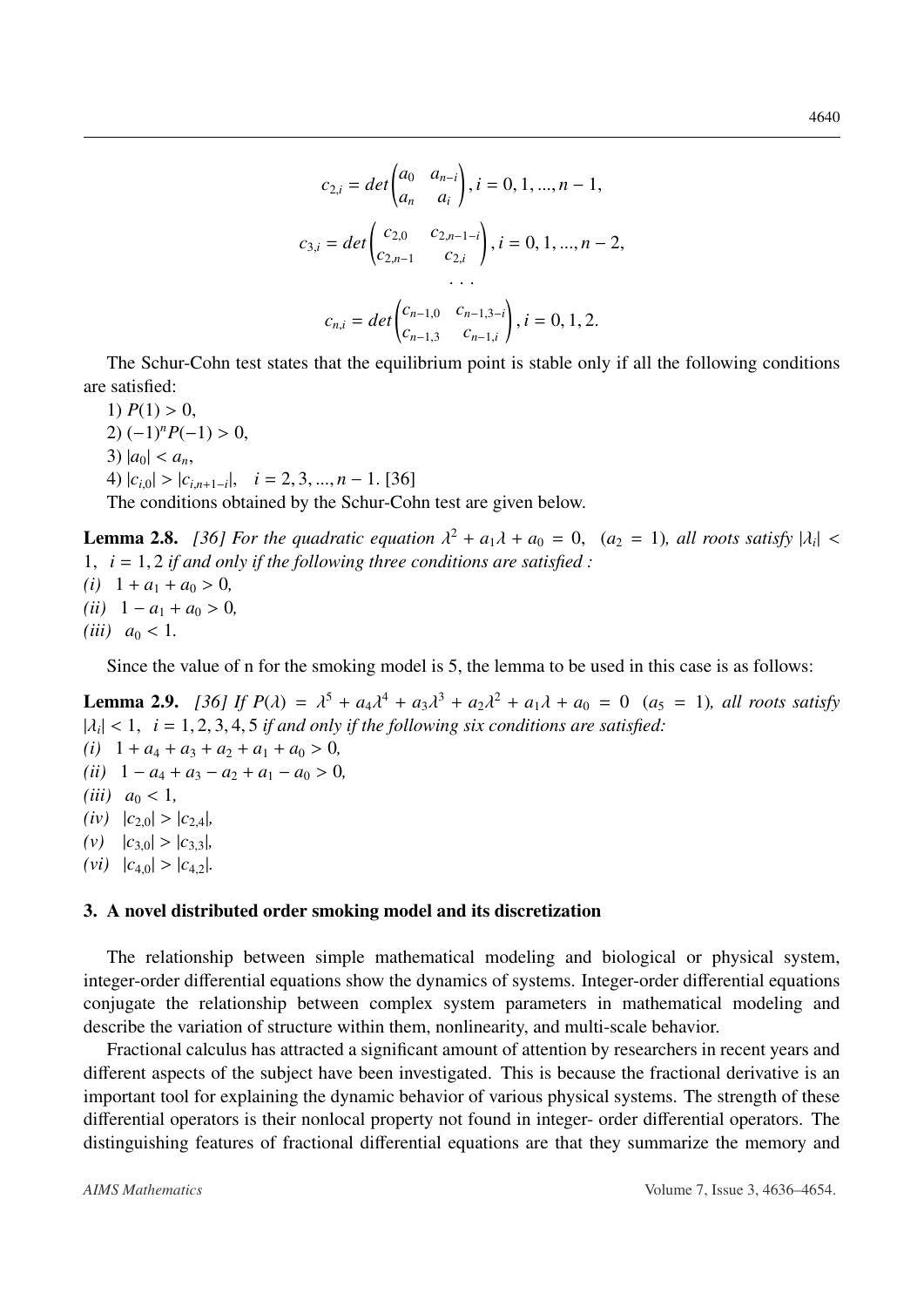transmitted properties of many mathematical models. Fractional-order models are more realistic and practical than conventional integer-order models. Arbitrary order derivatives are powerful tools for the appreciation of the dynamic behavior of various biomaterials and systems. The most recurring feature of these models is their global feature, which is not present in classical layout models [\[18\]](#page-16-11).

Since the smoking model is also a model of the above-mentioned styles, it is important to better determine the dynamics and reach more realistic values. For this reason, we have used distributed order differential equations in this article.

In this section, the ordinary and fractional smoking model defined by Singh et al. in [\[40\]](#page-18-3) is generalized. This generalization is carried out by using the distributed order differential equation. The new system for the smoking model is defined as follows:

$$
D_t^{w(\alpha)}P(t) = \rho(1 - P(t)) - \mu P(t)S(t),
$$
  
\n
$$
D_t^{w(\alpha)}L(t) = -\rho L(t) + \mu P(t)S(t) - \beta L(t)S(t),
$$
  
\n
$$
D_t^{w(\alpha)}S(t) = -(\rho + \tau_1)S(t) + \beta L(t)S(t) + \gamma Q(t),
$$
  
\n
$$
D_t^{w(\alpha)}Q(t) = -(\rho + \gamma)Q(t) + \tau_1(1 - \tau_2)S(t),
$$
  
\n
$$
D_t^{w(\alpha)}R(t) = -\rho R(t) + \tau_1 \tau_2 S(t).
$$
\n(3.1)

In this system, the whole population is divided into five different subgroups. These subgroups mean P(t): Potential smokers, L(t): Occasional smokers, S(t): Heavy smokers, Q(t): Temporary quitters and  $R(t)$ : Smokers who quit permanently. The expressions represented by the meanings of the constants are given in Table [1.](#page-5-0)

| Table 1. Definitions about smoking model systems. |  |  |  |  |  |
|---------------------------------------------------|--|--|--|--|--|
|---------------------------------------------------|--|--|--|--|--|

<span id="page-5-0"></span>

| $\mu$    | The contact rate between $L(t)$ and $P(t)$                                              |
|----------|-----------------------------------------------------------------------------------------|
|          | The contact rate between $L(t)$ and $Q(t)$                                              |
|          | The contact rate between $Q(t)$ who returns back to smoking                             |
|          | The rate of natural death                                                               |
| $\tau_1$ | The rate of those who give up smoking                                                   |
|          | $1 - \tau_2$ The proportion of those who quit smoking temporarily (at a rate $\tau_1$ ) |
|          |                                                                                         |

Reproductive number : Finding boundary conditions to control the status of the population is very important in such endemic systems. *R<sup>o</sup>* value, also called basic reproduction number, is needed in these cases. Two different situations can be expressed according to the *R<sup>o</sup>* value.

i) In smoking-free equilibrium point case, if  $R<sub>o</sub> < 1$ , which indicates that the disease will die.

ii) In smoking present equilibrium point case, if  $R<sub>o</sub> > 1$ , it means the disease will spread.

To find the value of  $R$ <sup>*o*</sup>, the Jacobian (*J*) matrix must be expressed in the type  $J = U - V$ . Then matrix  $Z = UV^{-1}$  must be obtained. Using this matrix *Z*, the determinant  $|Z - \lambda I|$  is found and the  $\lambda$ value gives us the  $R_o$  value. In this smoking model,  $R_o = \frac{\tau_1(1-\tau_2)\gamma_1}{(o+\tau_1)(o+\tau_2)}$  $\frac{r_1(1-r_2)y}{(p+r_1)(p+p)}$  [\[1\]](#page-15-3). For detailed information on the  $\frac{r_1}{(p+r_2)(p+r_3)}$ importance and analysis of the  $R_o$  value in endemic models, see Shi et al. [\[39\]](#page-18-7).

Numerical methods such as Runge-Kutta, Adams methods, and Theta methods based on finite difference approaches are often used to study the dynamics of interacting populations. However, the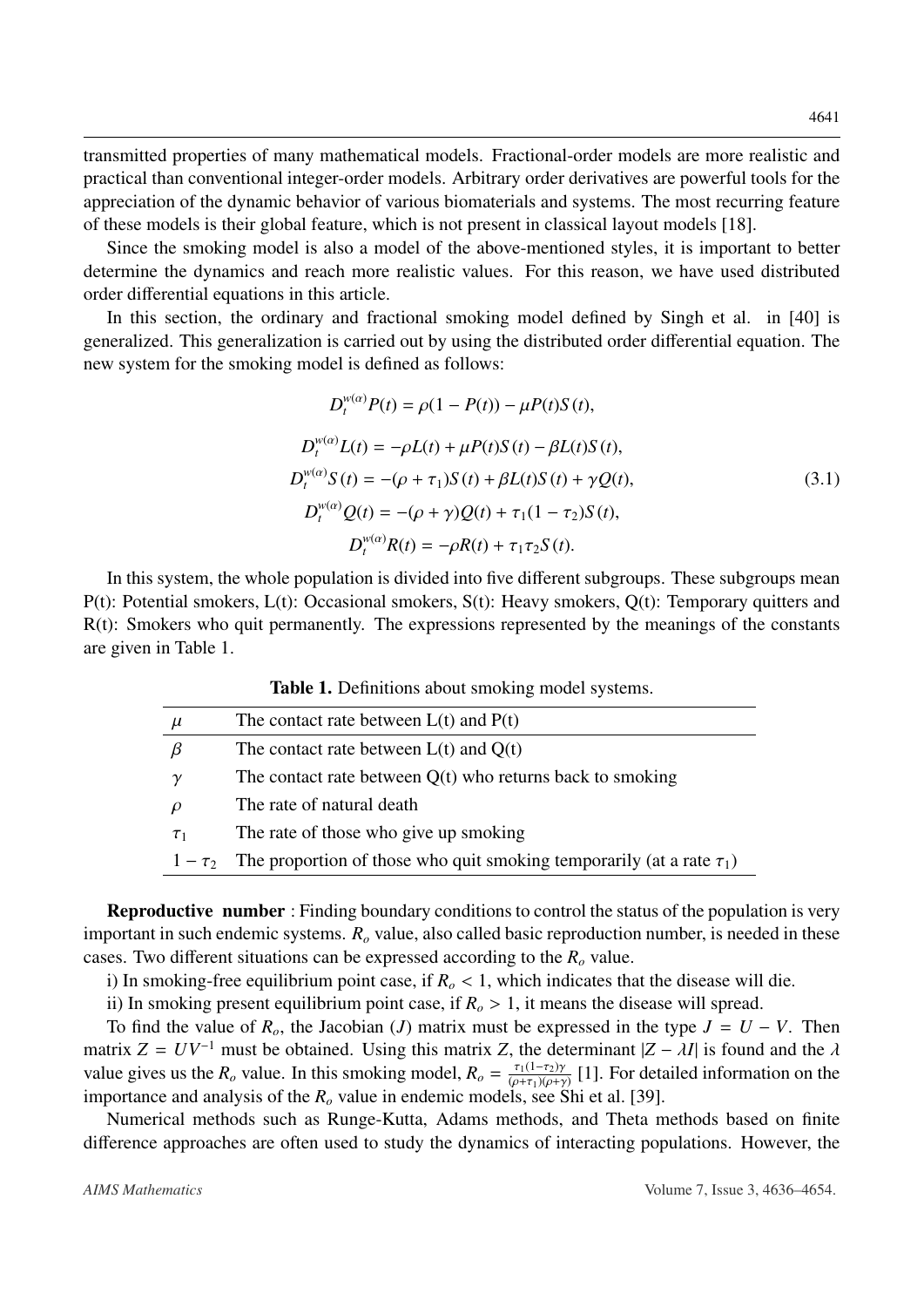disadvantages of these methods are that their accuracy and stability depend on the time step size. The NSFD method guarantees a positive discrete solution for positive initial conditions. On the other hand, the disadvantage of the structured NSFD method is that for very large step sizes, a slight delay may occur in the traveling wave [\[30,](#page-17-9) [33\]](#page-17-10).

In this paper, NSFD method is used for discretization. Therefore, we need to provide the necessary information about this subject. NSFD method was introduced by Mickens's in 1989 [\[27\]](#page-17-11). Mickens shows that spurious solutions and numerical instabilities can be eliminated using this method. Mickens's use of the suitable denominator function played an important role in eliminating these problems and finding numerical solutions for each time-step size. For more information, see [\[26,](#page-17-8) [29,](#page-17-12) [30,](#page-17-9) [32\]](#page-17-13).

The NSFD method for ordinary differential equations can be summarized as follows. We consider

<span id="page-6-1"></span>
$$
\frac{dy}{dt} = G(t, y, \psi),\tag{3.2}
$$

where  $\psi$  is a parameter. For this equation NSFD method is

<span id="page-6-0"></span>
$$
t \to t_n = hn, \quad G(y) \to G(y_n), \quad y(t) \to y(t_n), \quad \frac{dy}{dt} \to \frac{y_{n+1} - y_n}{\Phi(h, \psi)}.
$$
 (3.3)

In [\(3.3\)](#page-6-0),  $\Phi(h, \psi)$  is a denominator function and it can be chosen as:  $\Phi(h, \psi) = \frac{1-e^{-\psi h}}{\psi}$ .  $\Phi(h, \psi)$ <br>pends on the step size h and  $\psi$  is calculated from the information of fixed points of (3.2) [28]. The depends on the step size *h* and  $\psi$  is calculated from the information of fixed points of [\(3.2\)](#page-6-1) [\[28\]](#page-17-14). The<br>NSED method can also be applied to fractional-order differential equations with the belp of Grünwald-NSFD method can also be applied to fractional-order differential equations with the help of Grünwald-Letnikov discretization given in [\(2.8\)](#page-3-3).

#### *3.1. Discretizations and stability analysis*

In this discretization, we use the NSFD method, Grünwald-Letnikov definition for distributed order equations, and quadrature rule.

<span id="page-6-2"></span>
$$
\sum_{i=1}^{D} \frac{w(\alpha_i)}{D} \sum_{j=0}^{n+1} q_j^{\alpha_i} P_{n+1-j} = \rho (1 - P_{n+1}) - \mu P_{n+1} S_n,
$$
\n(3.4)

<span id="page-6-3"></span>
$$
\sum_{i=1}^{D} \frac{w(\alpha_i)}{D} \sum_{j=0}^{n+1} q_j^{\alpha_i} L_{n+1-j} = -\rho L_{n+1} + \mu P_n S_n - \beta L_{n+1} S_n,
$$
\n(3.5)

$$
\sum_{i=1}^{D} \frac{w(\alpha_i)}{D} \sum_{j=0}^{n+1} q_j^{\alpha_j} S_{n+1-j} = -(\rho + \tau_1) S_{n+1} + \beta L_n S_{n+1} + \gamma Q_n, \qquad (3.6)
$$

$$
\sum_{i=1}^{D} \frac{w(\alpha_i)}{D} \sum_{j=0}^{n+1} q_j^{\alpha_j} Q_{n+1-j} = -(\rho + \gamma) Q_{n+1} + \tau_1 (1 - \tau_2) S_n,
$$
\n(3.7)

<span id="page-6-4"></span>
$$
\sum_{i=1}^{D} \frac{w(\alpha_i)}{D} \sum_{j=0}^{n+1} q_j^{\alpha_i} R_{n+1-j} = -\rho R_{n+1} + \tau_1 \tau_2 S_n,
$$
\n(3.8)

where  $q_0^{\alpha_i} = (\Phi_k(h))^{-\alpha_i}$ ,  $k = 1, 2, ..., 5$  and  $0 < \alpha_i < 1$ . The denominator functions are chosen as follows: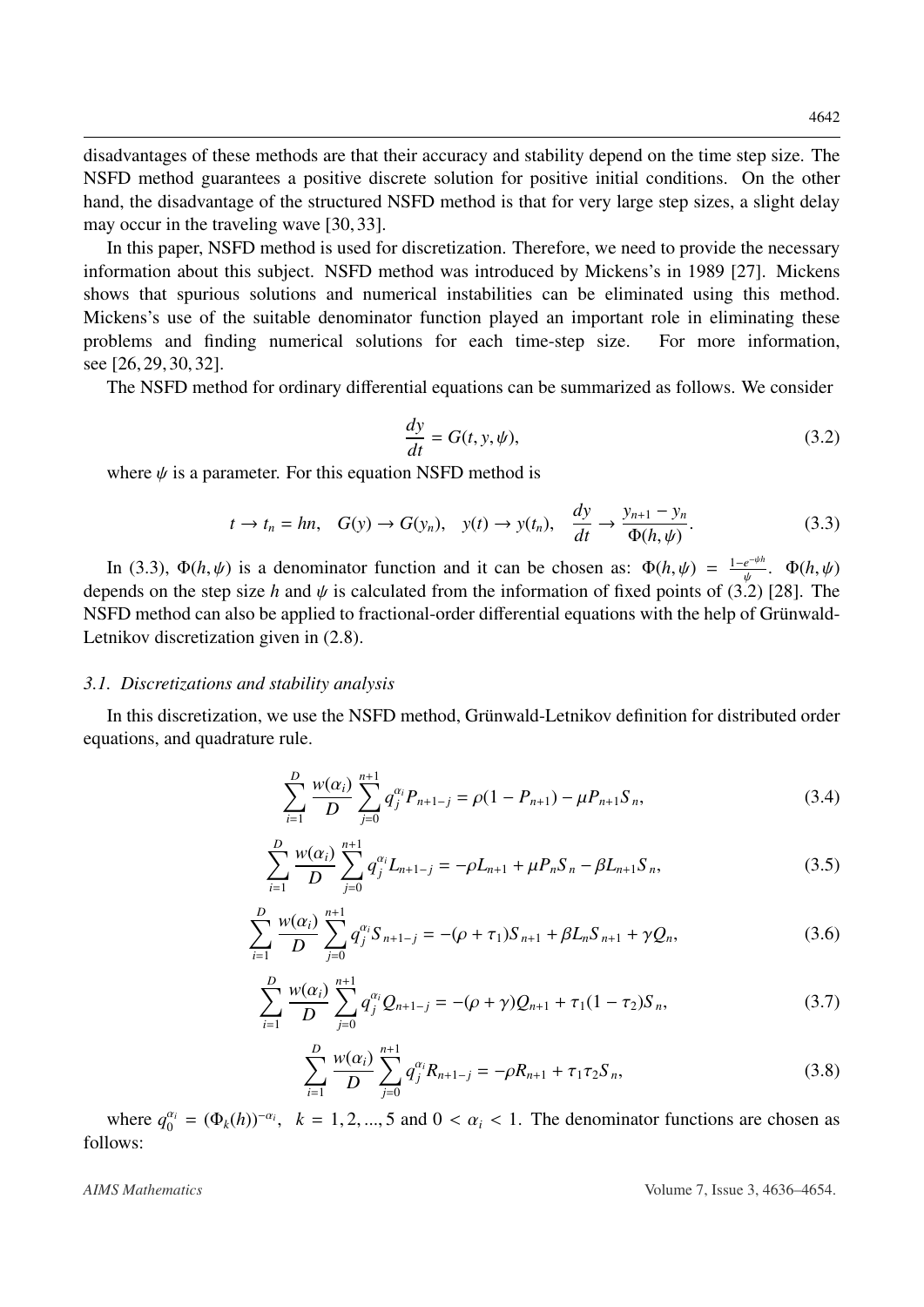$$
\Phi_1(h) = \frac{1 - e^{-\rho h}}{\rho}, \quad \Phi_2(h) = \frac{1 - e^{-\rho h}}{\rho}, \quad \Phi_3(h) = \frac{1 - e^{-(\rho + \tau_1)h}}{\rho + \tau_1},
$$

$$
\Phi_4(h) = \frac{1 - e^{-(\rho + \gamma)h}}{\rho + \gamma}, \quad \Phi_5(h) = \frac{1 - e^{-\rho h}}{\rho}.
$$

The expression  $\sum_{j=0}^{n+1} q_j^{\alpha_j} P_{n+1-j}$  in [\(3.4\)](#page-6-2) can be expressed as:

$$
q_0^{\alpha_i}P_{n+1} + \sum_{j=1}^{n+1} q_j^{\alpha_i}P_{n+1-j} = (\Phi_1(h))^{-\alpha_i}P_{n+1} + \sum_{j=1}^{n+1} q_j^{\alpha_i}P_{n+1-j}.
$$

If these adjustments are replaced in  $(3.4)$ ,  $P_{n+1}$  is obtained by

$$
P_{n+1} = \frac{\rho - \sum_{i=1}^{D} \frac{w(\alpha_i)}{D} \sum_{j=1}^{n+1} q_j^{\alpha_i} P_{n+1-j}}{(\sum_{i=1}^{D} \frac{w(\alpha_i)}{D} (\Phi_1(h))^{-\alpha_i} + \rho + \mu S_n)}.
$$
(3.9)

If the same procedure is applied for [\(3.5\)](#page-6-3)–[\(3.8\)](#page-6-4) respectively, the discretized forms are obtained as follows:

$$
L_{n+1} = \frac{\mu P_n S_n - \sum_{i=1}^D \frac{w(\alpha_i)}{D} \sum_{j=1}^{n+1} q_j^{\alpha_i} L_{n+1-j}}{(\sum_{i=1}^D \frac{w(\alpha_i)}{D} (\Phi_2(h))^{-\alpha_i} + \rho + \beta S_n)},
$$
(3.10)

$$
S_{n+1} = \frac{\gamma Q_n - \sum_{i=1}^D \frac{w(\alpha_i)}{D} \sum_{j=1}^{n+1} q_j^{\alpha_i} S_{n+1-j}}{(\sum_{i=1}^D \frac{w(\alpha_i)}{D} (\Phi_3(h))^{-\alpha_i} + \rho + \tau_1 - \beta L_n)},
$$
(3.11)

$$
Q_{n+1} = \frac{\tau_1 (1 - \tau_2) S_n - \sum_{i=1}^D \frac{w(\alpha_i)}{D} \sum_{j=1}^{n+1} q_j^{\alpha_i} Q_{n+1-j}}{(\sum_{i=1}^D \frac{w(\alpha_i)}{D} (\Phi_4(h))^{-\alpha_i} + \rho + \gamma)},
$$
(3.12)

$$
R_{n+1} = \frac{\tau_2 \tau_1 S_n - \sum_{i=1}^D \frac{w(\alpha_i)}{D} \sum_{j=1}^{n+1} q_j^{\alpha_j} R_{n+1-j}}{(\sum_{i=1}^D \frac{w(\alpha_i)}{D} (\Phi_5(h))^{-\alpha_i} + \rho)}.
$$
(3.13)

This discrete form is expressed as system [\(3.14\)](#page-7-0) for  $\sum_{i=1}^{D} \frac{w(\alpha_i)}{D} = K$  and  $\sum_{i=1}^{D} \frac{w(\alpha_i)}{D} (\Phi_j(h))^{-\alpha_i} = Z_j$ ,  $j = 5$ <sup>1</sup>, ..., 5.

<span id="page-7-0"></span>
$$
P_{n+1} = \frac{\rho - K(q_1^{\alpha_i} P_n + \sum_{j=2}^{n+1} q_j^{\alpha_j} P_{n+1-j})}{((Z_1)^{-\alpha_i} + \rho + \mu S_n)},
$$
  
\n
$$
L_{n+1} = \frac{\mu P_n S_n - K(q_1^{\alpha_i} L_n + \sum_{j=2}^{n+1} q_j^{\alpha_j} L_{n+1-j})}{((Z_2)^{-\alpha_i} + \rho + \beta S_n)},
$$
  
\n
$$
S_{n+1} = \frac{\gamma Q_n - K(q_1^{\alpha_i} S_n + \sum_{j=2}^{n+1} q_j^{\alpha_j} S_{n+1-j})}{((Z_3)^{-\alpha_i} + \rho + \tau_1 - \beta L_n)},
$$
  
\n
$$
Q_{n+1} = \frac{\tau_1 (1 - \tau_2) S_n - K(q_1^{\alpha_i} Q_n + \sum_{j=2}^{n+1} q_j^{\alpha_j} Q_{n+1-j})}{((Z_4)^{-\alpha_i} + \rho + \gamma)},
$$
  
\n
$$
R_{n+1} = \frac{\tau_2 \tau_1 S_n - K(q_1^{\alpha_i} R_n + \sum_{j=2}^{n+1} q_j^{\alpha_j} R_{n+1-j})}{((Z_5)^{-\alpha_i} + \rho)}.
$$
  
\n(25)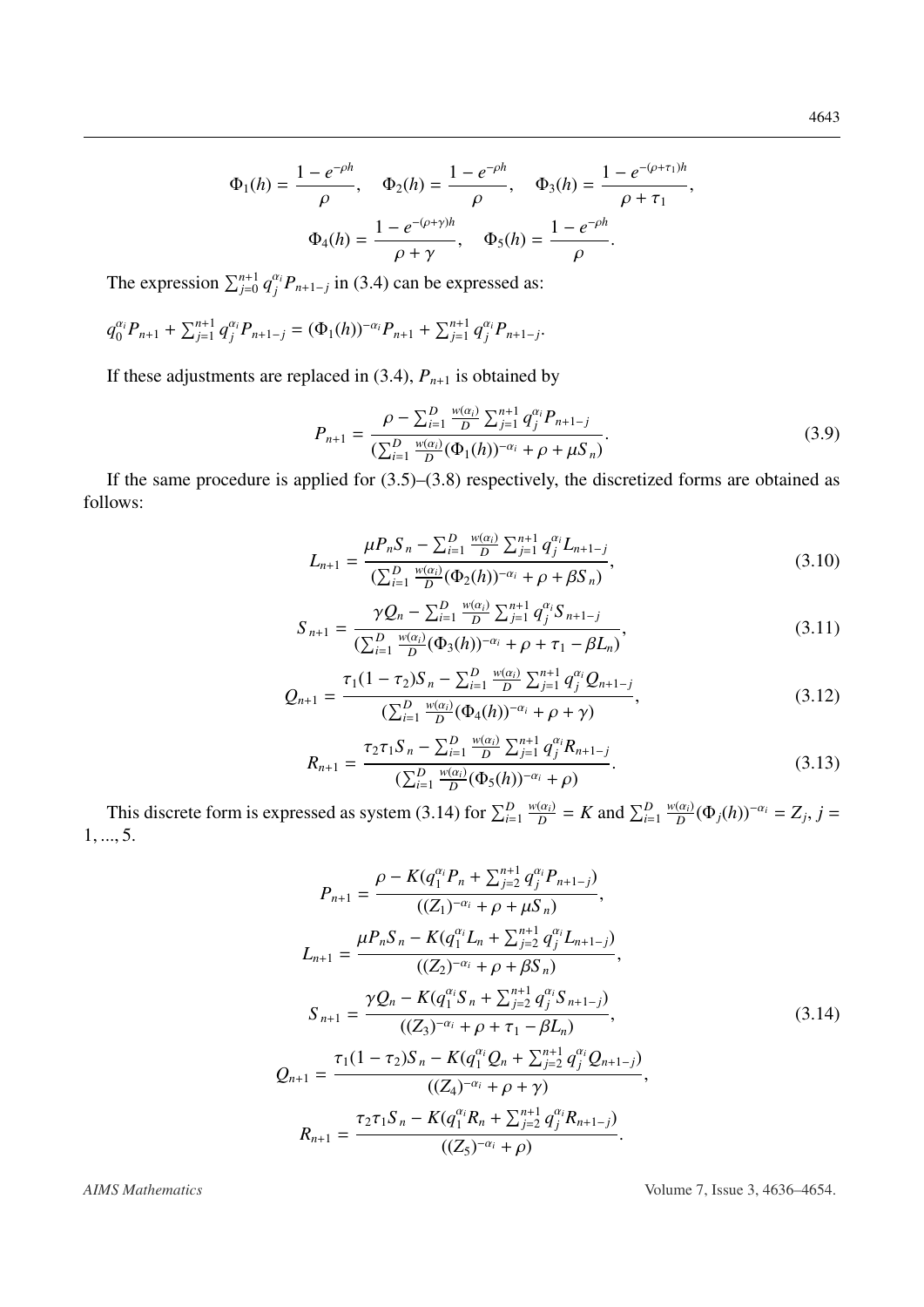It is necessary to prove that all variables are not negative and  $\tau_2$  < 1 for system [\(3.14\)](#page-7-0). Because in this case, the solutions of the system with positive initial conditions are positive for all  $n > 0$ .

<span id="page-8-0"></span>**Remark 3.1.** *If*  $P_n > 0$ ,  $L_n > 0$ ,  $S_n > 0$ ,  $Q_n > 0$ ,  $R_n > 0$  *all variables are not negative* ( $\tau_2 < 1$ ) *and all the following conditions are satisfy, the solutions*  $P_{n+1}$ ,  $L_{n+1}$ ,  $S_{n+1}$ ,  $Q_{n+1}$  *and*  $R_{n+1}$  *of system* [\(3.14\)](#page-7-0) *are positive for all*  $n > 0$ *.* 

*i*)  $\rho > K(q_1^{\alpha_i}P_n + \sum_{j=2}^{n+1} q_j^{\alpha_j}P_{n+1-j}),$ <br>  $\cdots$   $P_n S_n$ ,  $K(q_i^{\alpha_i}I_n + \sum_{j=2}^{n+1} q_j^{\alpha_j}P_{n+1-j})$ *ii*)  $\mu P_n S_n > K(q_1^{\alpha_i} L_n + \sum_{j=2}^{n+1} q_j^{\alpha_j} L_{n+1-j}),$ <br>*iii*)  $K/(Z)^{-\alpha_i}$  is a k =  $S$  and  $S$  in  $Q_s > 0$ iii) If  $((Z_3)^{-\alpha_i} + \rho + \tau_1 > \beta L_n)$ ,  $\gamma Q_n > K(q_1^{\alpha_i} S_n + \sum_{j=2}^{n+1} q_j^{\alpha_i} S_{n+1-j})$  or  $\iint_{\mathcal{D}} ((Z_3)^{-\alpha_i} + \rho + \tau_1 \leq \beta L_n), \ \gamma Q_n \leq K(q_1^{\alpha_i} S_n + \sum_{j=2}^{n+1} q_j^{\alpha_i} S_{n+1-j}),$ <br>  $\iint_{\mathcal{D}} ((Z_3)^{-\alpha_i} + \rho + \tau_1 \leq \beta L_n) \mathcal{L}(\mathcal{D}) \leq \sum_{j=1}^{n+1} \mathcal{L}(\mathcal{D})$  $i\mathbf{v}$ )  $\tau_1(1-\tau_2)S_n > K(q_1^{\alpha_i}Q_n + \sum_{j=2}^{n+1} q_j^{\alpha_j}Q_{n+1-j}),$ *v*)  $\tau_2 \tau_1 S_n > K(q_1^{\alpha_i} R_n + \sum_{j=2}^{n+1} q_j^{\alpha_i} R_{n+1-j}).$ 

Now, the Jacobian (*J*) matrix is required for the stability of this equilibrium point. So, the Jacobian matrix of system  $(3.14)$  is found as:

$$
J(P, L, S, Q, R)_{5\times 5} = \begin{pmatrix} j_{11} & 0 & j_{13} & 0 & 0 \\ j_{21} & j_{22} & j_{23} & 0 & 0 \\ 0 & j_{32} & j_{33} & j_{34} & 0 \\ 0 & 0 & j_{43} & j_{44} & 0 \\ 0 & 0 & j_{53} & 0 & j_{55} \end{pmatrix}
$$
(3.15)

where,

$$
j_{11} = \frac{-K(q_1^{\alpha_i})}{((Z_1)^{-\alpha_i} + \rho + \mu S_n)}, \ j_{13} = -\mu \frac{\rho - K(q_1^{\alpha_i} P_n + \sum_{j=2}^{n+1} q_j^{\alpha_j} P_{n+1-j})}{((Z_1)^{-\alpha_i} + \rho + \mu S_n)^2},
$$
\n
$$
j_{21} = \frac{\mu S_n}{((Z_2)^{-\alpha_i} + \rho + \beta S_n)}, \ j_{22} = \frac{-K(q_1^{\alpha_i})}{((Z_2)^{-\alpha_i} + \rho + \beta S_n)},
$$
\n
$$
j_{23} = \frac{\mu P_n}{((Z_2)^{-\alpha_i} + \rho + \beta S_n)} - \beta \frac{\mu P_n S_n - K(q_1^{\alpha_i} L_n + \sum_{j=2}^{n+1} q_j^{\alpha_j} L_{n+1-j})}{((Z_2)^{-\alpha_i} + \rho + \beta S_n)^2},
$$
\n
$$
j_{32} = \beta \frac{\gamma Q_n - K(q_1^{\alpha_i} S_n + \sum_{j=2}^{n+1} q_j^{\alpha_j} S_{n+1-j})}{((Z_3)^{-\alpha_i} + \rho + \tau_1 - \beta L_n)^2}, \ j_{33} = \frac{-K(q_1^{\alpha_i})}{((Z_3)^{-\alpha_i} + \rho + \tau_1 - \beta L_n)},
$$
\n
$$
j_{34} = \frac{\gamma}{((Z_3)^{-\alpha_i} + \rho + \tau_1 - \beta L_n)}, \ j_{43} = \frac{\tau_1 (1 - \tau_2)}{((Z_4)^{-\alpha_i} + \rho + \gamma)}, \ j_{44} = \frac{-K(q_1^{\alpha_i})}{((Z_4)^{-\alpha_i} + \rho + \gamma)},
$$
\n
$$
j_{53} = \frac{\tau_2 \tau_1}{((Z_5)^{-\alpha_i} + \rho)}, \ j_{55} = \frac{-K(q_1^{\alpha_i})}{((Z_5)^{-\alpha_i} + \rho)}.
$$

**Theorem 3.2.** *There are 2 types of equilibrium points for the smoking model [\(3.14\)](#page-7-0), let's take*  $m_i =$  $((Z_i)^{-\alpha_i} + \rho + K \sum_{j=1}^{n+1} q_j^{\alpha_j})$  for  $i = 1, 2, ..., 5$ ,<br> *i*) If S – 0, smoking free equilibrium p

*i*) If S = 0, smoking free equilibrium point  $E = (\frac{\rho}{m_1}, 0, 0, 0, 0)$ .<br> *ii*) If S + 0, system (3,14) has positive smoking present equili

*ii*) If S  $\neq$  0, system [\(3.14\)](#page-7-0) has positive smoking present equilibrium point  $E^* = (P^*, L^*, S^*, Q^*, R^*)$ ,  $where P^* = \frac{\rho}{(m_1+\mu S^*)}, L^* = \frac{\mu(\frac{\rho}{(m_1+\mu S^*)})S^*}{(m_2+\beta S^*)}$  $\frac{\frac{P}{(m_1+\mu S^*)}S^*}{(m_2+\beta S^*)}$ ,  $Q^* = \frac{\tau_1(1-\tau_2)S^*}{(m_4+\gamma)}$  $\frac{(1-\tau_2)S^*}{(m_4+\gamma)}$ ,  $R^* = \frac{\tau_2\tau_1S^*}{m_5}$  $\frac{\tau_1 S^*}{m_5}$ , and  $S^*$  is a positive solution of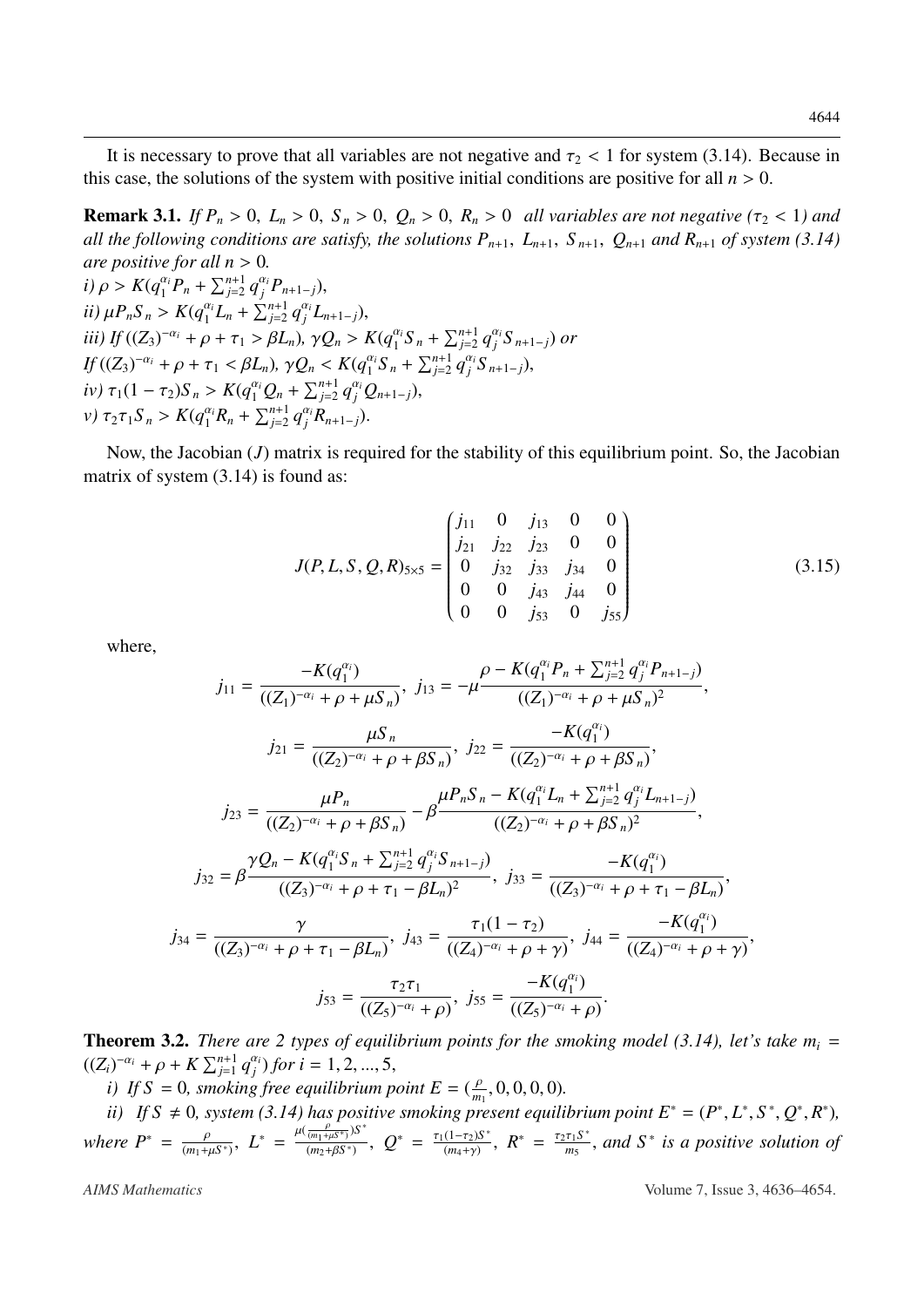*[\(3.16\)](#page-9-0),*

<span id="page-9-0"></span>
$$
S^* = \frac{\gamma(\frac{\tau_1(1-\tau_2)S^*}{(m_4+\gamma)}) - S^*K \sum_{j=1}^{n+1} q_j^{\alpha_i})}{((Z_3)^{-\alpha_i} + \rho + \tau_1 - \beta \frac{\mu(\frac{\rho}{(m_1+\mu S^*)})S^*}{(m_2+\beta S^*)})}.
$$
(3.16)

*Proof.* In order to find the equilibrium point of [\(3.14\)](#page-7-0), the following statements should be provided.

<span id="page-9-1"></span>
$$
\frac{\rho - K(\sum_{j=1}^{n+1} q_j^{\alpha_j} P_n)}{((Z_1)^{-\alpha_i} + \rho + \mu S_n)} = P_n,
$$
\n(3.17)

<span id="page-9-2"></span>
$$
\frac{\mu P_n S_n - K(\sum_{j=1}^{n+1} q_j^{\alpha_j} L_n)}{((Z_2)^{-\alpha_i} + \rho + \beta S_n)} = L_n,
$$
\n(3.18)

<span id="page-9-5"></span>
$$
\frac{\gamma Q_n - K(\sum_{j=1}^{n+1} q_j^{\alpha_i} S_n)}{((Z_3)^{-\alpha_i} + \rho + \tau_1 - \beta L_n)} = S_n,
$$
\n(3.19)

<span id="page-9-3"></span>
$$
\frac{\tau_1(1-\tau_2)S_n - K(\sum_{j=1}^{n+1} q_j^{\alpha_j} Q_n)}{((Z_4)^{-\alpha_i} + \rho + \gamma)} = Q_n,
$$
\n(3.20)

<span id="page-9-4"></span>
$$
\frac{\tau_2 \tau_1 S_n - K(\sum_{j=1}^{n+1} q_j^{\alpha_j} R_n)}{((Z_5)^{-\alpha_i} + \rho)} = R_n.
$$
\n(3.21)

Using [\(3.17\)](#page-9-1) and  $m_i = ((Z_i)^{-\alpha_i} + \rho + K \sum_{j=1}^{n+1} q_j^{\alpha_j})$  for  $i = 1, 2, ..., 5$ , we obtain  $P = \frac{\rho}{(m_1 + \mu S)}$ . Using the help of this expression and [\(3.18\)](#page-9-2), we can find  $L = \frac{\mu(\frac{p}{(m_1+\mu S)})S}{(m_2+\mu S)}$ . Likewise, if *Q* and *R* expressions are left  $(m_2+\beta S)$ <br> $\Gamma$ alone in [\(3.20\)](#page-9-3) and [\(3.21\)](#page-9-4),  $Q = \frac{\tau_1(1-\tau_2)S}{(m_1+\tau_1)}$  $\frac{f_1(1-\tau_2)S}{(m_4+\gamma)}$  and  $R = \frac{\tau_2\tau_1S}{(m_5)}$  are found.

i) If we choose  $S = 0$  in [\(3.17\)](#page-9-1)–[\(3.21\)](#page-9-4), we can find  $E = (\frac{\rho}{m_1}, 0, 0, 0, 0)$  equilibrium point.

ii) If  $S \neq 0$ , by substituting the found expressions in [\(3.19\)](#page-9-5),

$$
S^* = \frac{\gamma(\frac{\tau_1(1-\tau_2)S^*}{(m_4+\gamma)})-S^*K\sum_{j=1}^{n+1}q_j^{\alpha_j})}{((Z_3)^{-\alpha_i}+\rho+\tau_1-\beta\frac{\mu(\frac{\rho}{(m_1+\mu S^*)})S^*}{(m_2+\beta S^*)})}.
$$

With this equation, the solution of  $S^*$  can be obtained. Thus the equilibrium point for this situation can be expressed as:

$$
E^* = (\frac{\rho}{(m_1 + \mu S^*)}, \frac{\mu(\frac{\rho}{(m_1 + \mu S^*)})S^*}{(m_2 + \beta S^*)}, S^*, \frac{\tau_1(1 - \tau_2)S^*}{(m_4 + \gamma)}, \frac{\tau_2\tau_1S^*}{m_S}).
$$

**Theorem 3.3.** *The smoking free equilibrium point*  $E = (\frac{\rho}{m_1}, 0, 0, 0, 0)$  *is locally asymptotically stable*<br>*if*  $R \ge 1$  and the following conditions are satisfied, if not unstable. *if R<sup>o</sup>* <sup>&</sup>lt; <sup>1</sup> *and the following conditions are satisfied, if not unstable.*

$$
i) | - K(q_1^{\alpha_i})| < |((Z_1)^{-\alpha_i} + \rho)|
$$
  
\n
$$
ii) | - K(q_1^{\alpha_i})| < |((Z_2)^{-\alpha_i} + \rho)|
$$
  
\n
$$
iii) | - K(q_1^{\alpha_i})| < |((Z_5)^{-\alpha_i} + \rho)|
$$
  
\n
$$
iv) | - a_1 + \sqrt{a_1^2 - 4a_1a_0} < 2
$$
  
\n
$$
v) | - a_1 - \sqrt{a_1^2 - 4a_1a_0} < 2
$$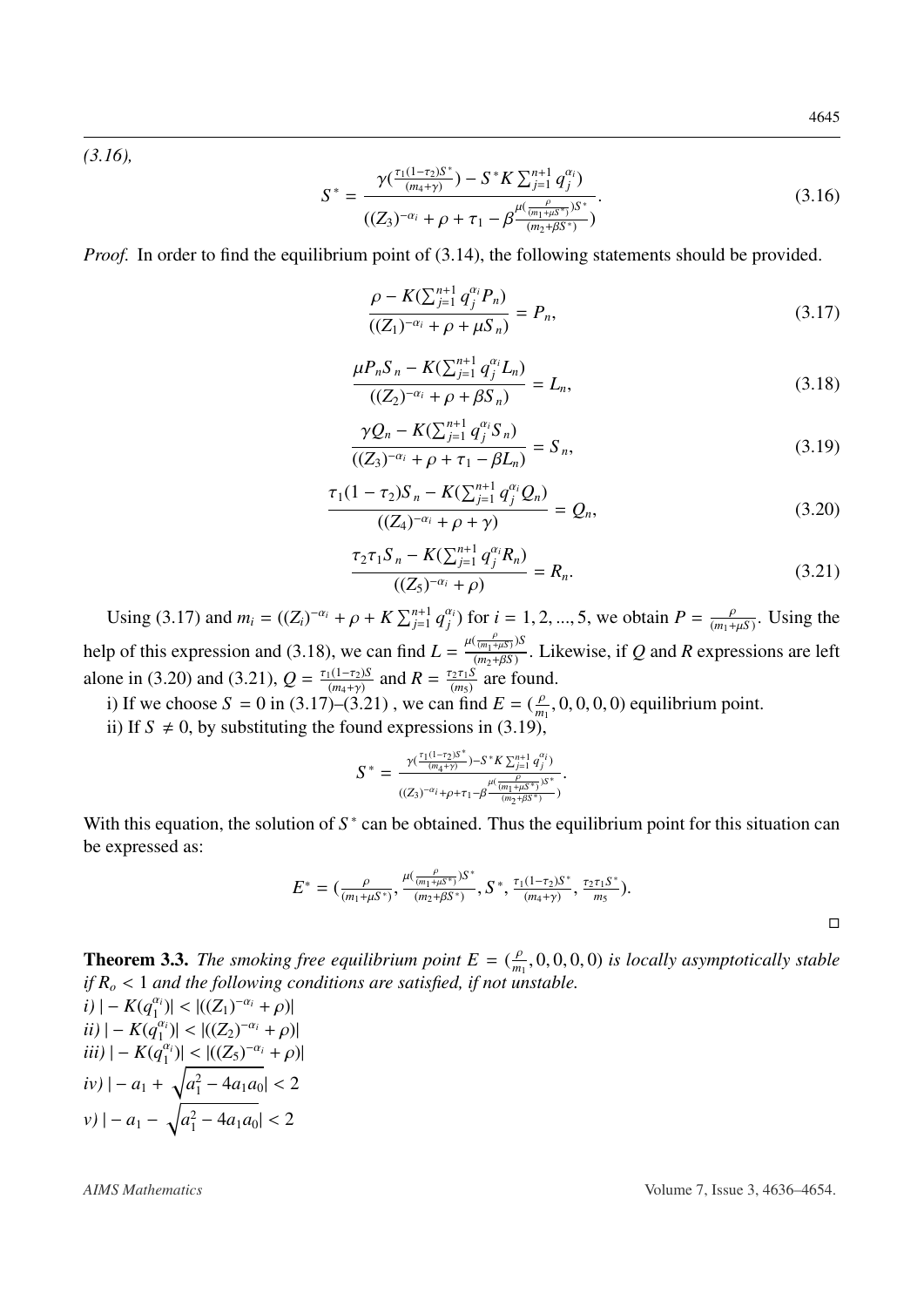*where*

$$
a_1 = q_1^{\alpha_i} K \frac{(2\rho + \tau_1 + \gamma + (Z_4)^{-\alpha_i} + (Z_3)^{-\alpha_i})}{(\rho(\rho + \tau_1 + (Z_3)^{-\alpha_i}) + (\gamma + (Z_4)^{-\alpha_i})(\rho + \tau_1 + (Z_3)^{-\alpha_i}))},
$$

$$
a_0 = \frac{(q_1^{\alpha_i} K)^2 + \tau_1 \gamma (1 - \tau_2)}{(\rho(\rho + \tau_1 + (Z_3)^{-\alpha_i}) + (\gamma + (Z_4)^{-\alpha_i})(\rho + \tau_1 + (Z_3)^{-\alpha_i}))}.
$$

*Proof.* The Jacobian matrix is:

$$
J(E) = \begin{pmatrix} \frac{-K(q_1^{a_1})}{((Z_1)^{-a_1} + \rho)} & 0 & -\mu \frac{\rho - K(q_1^{a_1})(\frac{\rho}{m_1})}{((Z_1)^{-a_1} + \rho)^2} & 0 & 0\\ 0 & \frac{-K(q_1^{a_1})}{((Z_2)^{-a_1} + \rho)} & \frac{\mu(\frac{\rho}{m_1})}{((Z_2)^{-a_1} + \rho)} & 0 & 0\\ 0 & 0 & \frac{-K(q_1^{a_1})}{((Z_2)^{-a_1} + \rho + \tau_1)} & \frac{\gamma}{((Z_3)^{-a_1} + \rho + \tau_1)} & 0\\ 0 & 0 & \frac{\tau_1(1-\tau_2)}{((Z_4)^{-a_1} + \rho + \gamma)} & \frac{-K(q_1^{a_1})}{((Z_4)^{-a_1} + \rho + \gamma)} & 0\\ 0 & 0 & \frac{\tau_2 \tau_1}{((Z_5)^{-a_1} + \rho)} & 0 & \frac{-K(q_1^{a_1})}{((Z_5)^{-a_1} + \rho)} \end{pmatrix}.
$$
(3.22)

With the help of this matrix, characteristic equation calculated as:

$$
(\lambda + \frac{K(q_1^{\alpha_i})}{((Z_1)^{-\alpha_i} + \rho)}) (\lambda + \frac{K(q_1^{\alpha_i})}{((Z_2)^{-\alpha_i} + \rho)}) (\lambda + \frac{K(q_1^{\alpha_i})}{((Z_5)^{-\alpha_i} + \rho)}) (\lambda^2 + a_1 \lambda + a_0) = 0.
$$

The eigenvalues of  $J(E)$  are  $\lambda_1 = \frac{-K(q_1^{a_1})}{((Z_1)^{-a_1} + K_1)}$  $\frac{-K(q_1^{\alpha_i})}{((Z_1)^{-\alpha_i}+\rho)}, \ \lambda_2 = \frac{-K(q_1^{\alpha_i})}{((Z_2)^{-\alpha_i}+\rho)}$  $\frac{-K(q_1^{\alpha_i})}{((Z_2)^{-\alpha_i}+\rho)}, \ \lambda_3 = \frac{-K(q_1^{\alpha_i})}{((Z_5)^{-\alpha_i}+\rho)}$  $\frac{-K(q_1^{\alpha_i})}{((Z_5)^{-\alpha_i}+\rho)}, \lambda_4 = \frac{-a_1+}{\rho}$  $\sqrt{a_1^2 - 4a_1a_0}$ genvalues of  $J(E)$  are  $\lambda_1 = \frac{-\kappa(q_1)}{((Z_1)^{-\alpha_1}+\rho)}, \lambda_2 = \frac{-\kappa(q_1)}{((Z_2)^{-\alpha_1}+\rho)}, \lambda_3 = \frac{-\kappa(q_1)}{((Z_5)^{-\alpha_1}+\rho)}, \lambda_4 = \frac{-\kappa(q_1 - \kappa(q_1 - \kappa_1))}{2}$  and  $\lambda_5 = \frac{-a_1 - \sqrt{a_1^2 - 4a_1a_0}}{2}$ <br>with Lamma (2.7)  $\frac{24}{2}$ . We know that *E* is stable for all eigenvalues are less than one in absolute values with Lemma [\(2.7\)](#page-3-4). So if (*i*)−(*v*) conditions are satisfied, the equilibrium point will be stable. And also, if  $R_o < 1$  that means  $\tau_1(1 - \tau_2)\gamma > (\rho + \tau_1)(\rho + \gamma)$ ,  $a_1^2 - 4a_1a_0$  is less than 0. So,  $\lambda_4$  and  $\lambda_5$  expressions are obtained as complex roots.

Therefore, if  $R<sub>o</sub> < 1$ , *E* is locally asymptotically stable because all eigenvalues have negative real parts.

Remark 3.4. *The stability of the equilibrium point E*<sup>∗</sup> *involves quite complex operations. Therefore, the stability of the E*<sup>∗</sup> *point has been investigated in the numerical analysis section with the Schur-Cohn test.*

### 4. Numerical simulations

In this section, we have given some numerical simulations. These simulations were obtained by the NSFD method. All initial conditions and parameters are listed in Table [2](#page-11-0) [\[40\]](#page-18-3). It is seen that the conditions given by Remark [\(3.1\)](#page-8-0) are satisfy with Table [2](#page-11-0) values, so the results of [\(3.14\)](#page-7-0) give positive solutions. These positive results are shown in Figures [1](#page-12-0)[–6.](#page-14-0)

i) Analysis of E equilibrium point : With the help of the values given in Table [2,](#page-11-0)  $w(\alpha) = \alpha - 0.4$ and  $h = 0.4$ , firstly we calculate reproductive number

$$
R_o = 0.431024 < 1.
$$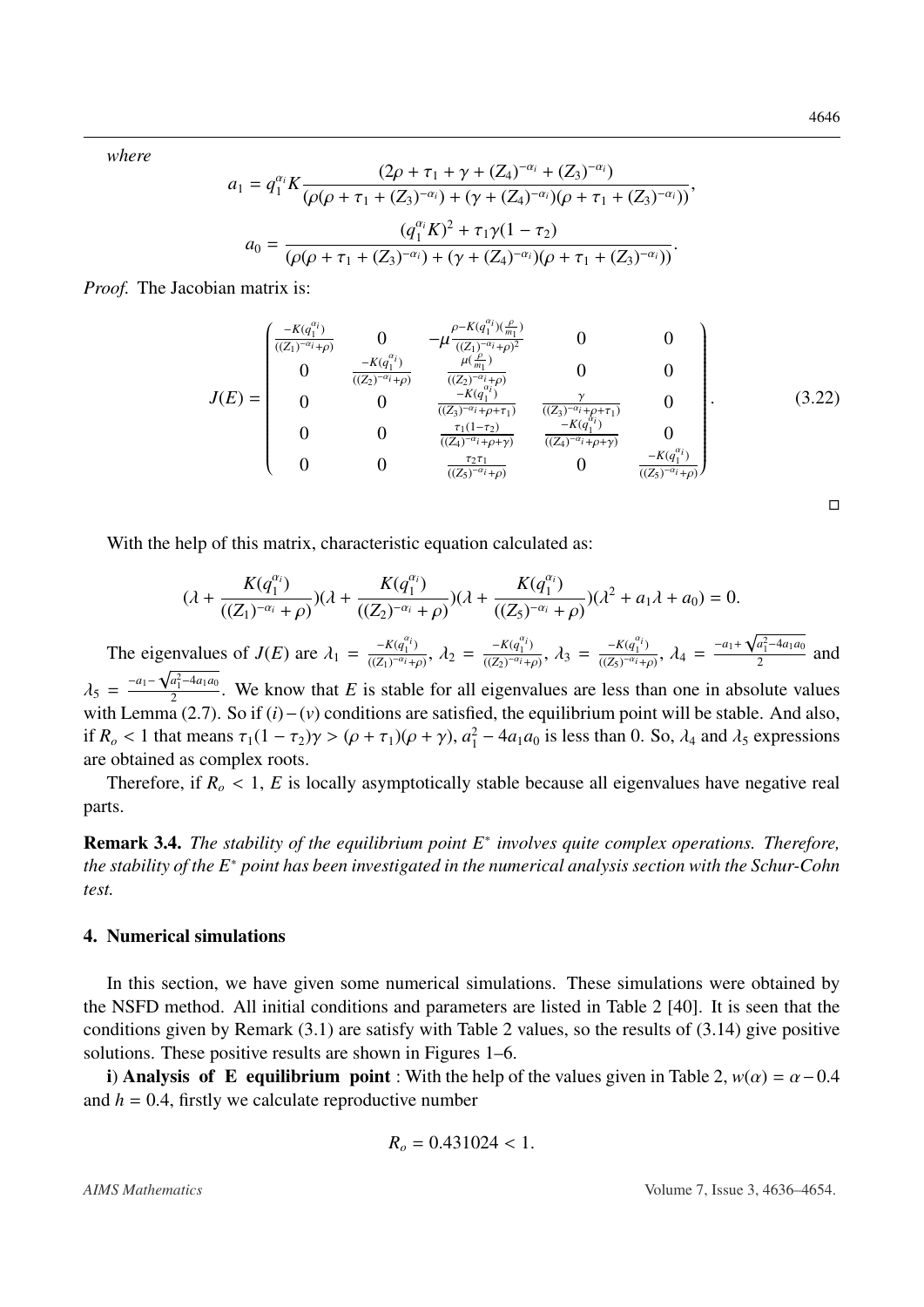The eigenvalues are obtained as:

$$
\lambda_1 = -0.00002377, \ \lambda_2 = -0.0000019, \ \lambda_3 = -0.00002377,
$$

$$
\lambda_4 = -0.0000039 + 0.1414i, \ \lambda_5 = -0.0000039 - 0.1414i.
$$

From Lemma [\(2.8\)](#page-4-0), we get  $a_1 = 0.0000078$  and  $a_0 = 0.02$ . We show that

i)  $1 + a_0 + a_1 = 1.0200078 > 0$ ,

ii)  $1 + a_0 - a_1 = 1.0199922 > 0$ ,

iii)  $a_0 = 0.02 < 1$ ,

where  $|\lambda_i| < 1$ ,  $i = 1, 2, 3, 4, 5$ . So, *E* equilibrium point is asymptotically stable as all the conditions  $\lim_{n \to \infty} (2.8)$  are satisfied in Lemma [\(2.8\)](#page-4-0) are satisfied.

ii) Analysis of  $E^*$  equilibrium point : With the same procedure of analysis of  $E^*$ , reproductive number calculated is

$$
R_o = 0.431024 < 1.
$$

Using Lemma [\(2.9\)](#page-4-1),

i)  $1 + a_0 + a_1 + a_2 + a_3 + a_4 = 10.8305 > 0$ ,

ii)  $1 - a_0 + a_1 - a_2 + a_3 - a_4 = 7.0784 > 0$ ,

- iii)  $a_0 = 0.0002 < 1$ ,
- iv)  $|c_{2,0}| = 1.0000 > |c_{2,4}| = 0.1698$ ,
- v)  $|c_{3,0}| = 1.0180 < |c_{3,3}| = 6.0244$ ,
- vi)  $|c_{4,0}| = 36.9762 > |c_{4,2}| = 11.3052$ .

<span id="page-11-0"></span>As you can see, Lemma [\(2.9\)](#page-4-1) doesn't satisfy because of the condition (*v*). So according to the Schur-Cohn test,  $E^*$  is unstable.

| $P(0)$ : | 0.60301 | $\mu$ :    | 0.23 |
|----------|---------|------------|------|
| $L(0)$ : | 0.23    | $\beta$ :  | 0.3  |
| $S(0)$ : | 0.10628 | $\gamma$ : | 0.25 |
| $Q(0)$ : | 0.0326  | $\rho$ :   | 0.04 |
| $R(0)$ : | 0.01811 | $\tau_1$ : | 0.2  |
|          |         | $\tau_2$ : | 0.4  |
|          |         |            |      |

Table 2. Initial conditions and parameters.

In Figures [1](#page-12-0)[–5,](#page-13-0) graphics of all the definitions in the smoking model are given ( $\alpha = 1, h = 0.01$ ). We can observe that the number of potential smokers increases over time and the number of occasional, heavy, temporary smokers, and permanent quitters decreases over time. In here, the value of  $w(\alpha)$  was taken as  $w1 = 1$ ,  $w2 = \alpha + 0.3$ ,  $w3 = \alpha - 0.4$ ,  $w4 = 2\alpha - 0.75$  and  $w5 = \alpha + 0.85$ . We see the results are consistent when the graphs were compared by Singh et al. [\[40\]](#page-18-3) for  $w(\alpha) = 1$ . Thus, it was seen that we can interpret the selection of the density function in this way about the fractional-order state of the equation with the help of the distributed order equation. Although  $w(\alpha)$  has different options, we see the solutions got by the NSFD method approach the correct endemic equilibrium point. We have found a general solution, including the fractional type solution obtained in Singh et al. [\[40\]](#page-18-3). For this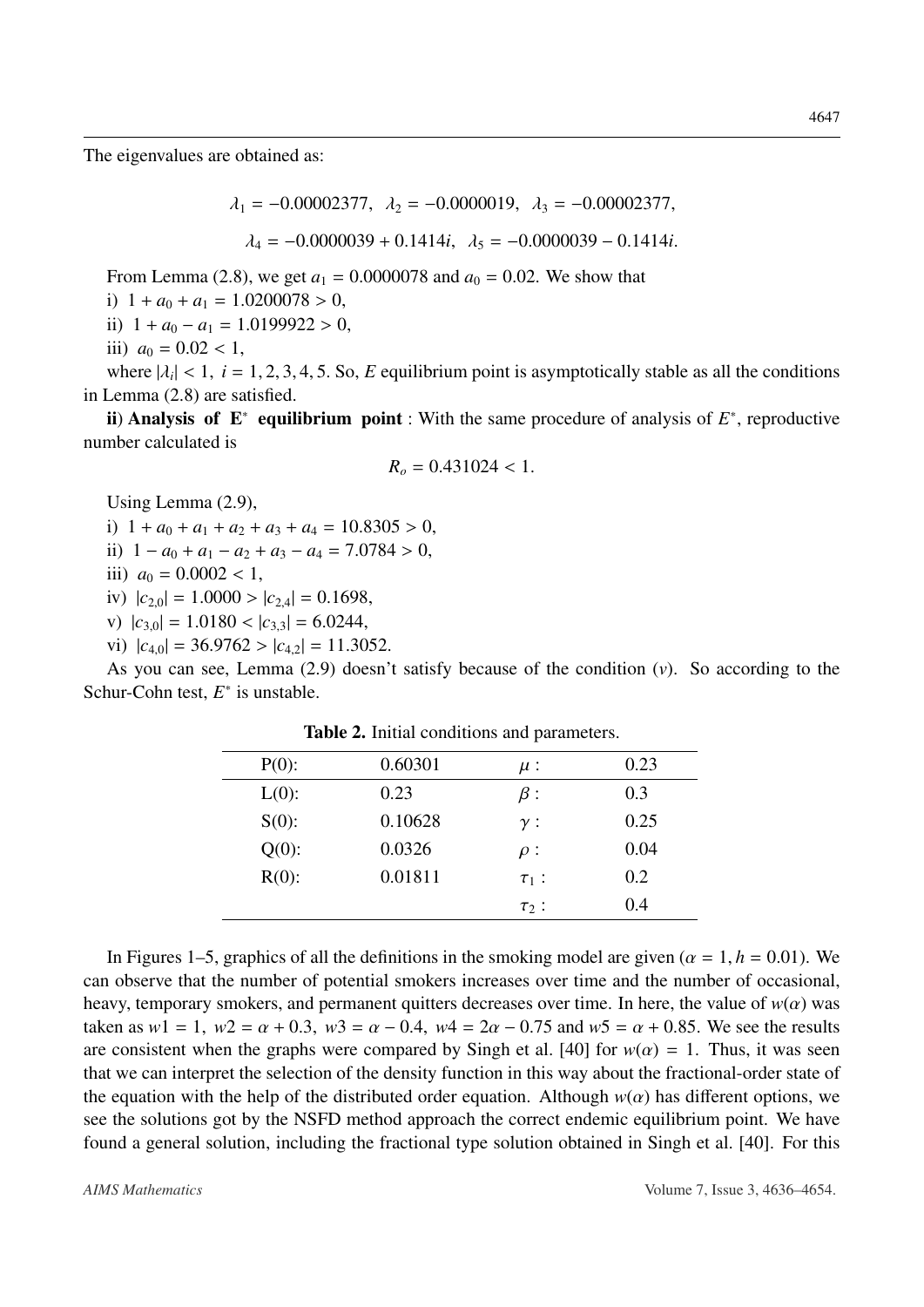reason, we can understand the dynamics of diseases that may occur in the face of different external factors with the solutions obtained.

<span id="page-12-0"></span>Finally, we show some phase portraits of the equilibrium point *E* in Figure [6.](#page-14-0) We can measure biologically the behavior of all subgroups with the selection of the density function when all graphs are considered. Thus, we can predict the behavior of populations belonging to the model under variable conditions. According to these predictions, we can take precautions against various diseases.



**Figure 1.** The numerical simulations of  $P(t)$  for different  $w(\alpha)$  values.



**Figure 2.** The numerical simulations of  $L(t)$  for different  $w(\alpha)$  values.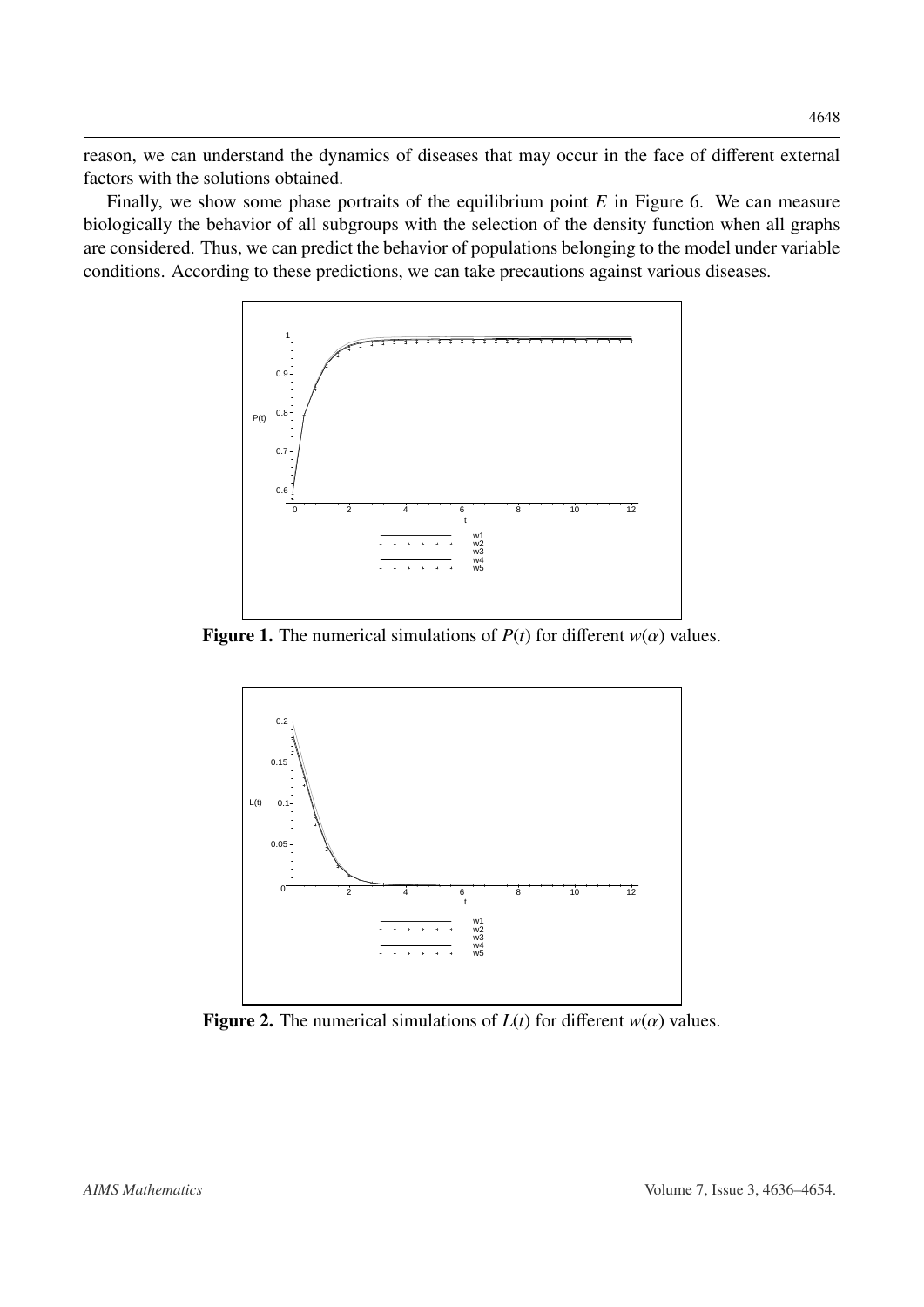

**Figure 3.** The numerical simulations of  $S(t)$  for different  $w(\alpha)$  values.



<span id="page-13-0"></span>Figure 4. The numerical simulations of  $Q(t)$  for different  $w(\alpha)$  values.



Figure 5. The numerical simulations of  $R(t)$  for different  $w(\alpha)$  values.

4649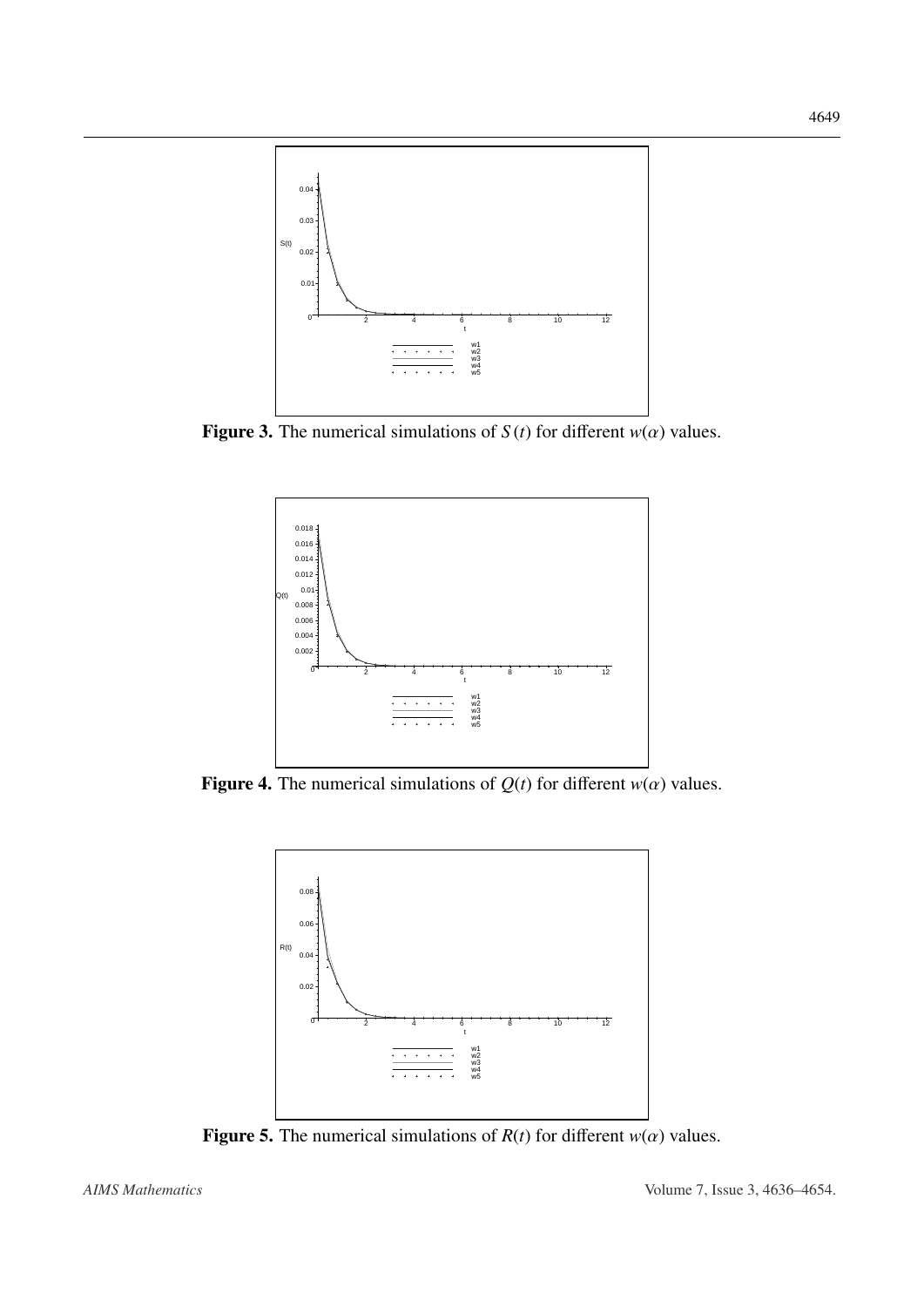<span id="page-14-0"></span>

In Table [3,](#page-14-1) we present the effect of time step size on the Runge-Kutta method, Theta method, and NSFD method. Here, we see that the NSFD discretization is more effective than the classical method for bigger step-size. In Table [4,](#page-15-4) we compare CPU times for three numerical methods. We can say that the numerical methods evaluated among themselves have not been extremely different. Here, we carried out numerical calculations using MATLAB to illustrate the dynamics of the system. Because of this study and simulations, we have seen that the use of distributed order differential equations is quite suitable for this model. Because the selection of the density function provided a fast and accurate interpretation for different situations.

| h                           | Theta Method ( $\theta = 0.6$ ) | Runge Kutta (4th order) | <b>NSFD</b> |
|-----------------------------|---------------------------------|-------------------------|-------------|
| 0.0001                      | Convergence                     | Convergence             | Convergence |
| 0.001                       | Convergence                     | Convergence             | Convergence |
| 0.02                        | Convergence                     | Convergence             | Convergence |
| 0.3                         | Convergence                     | Convergence             | Convergence |
| 0.5                         | Convergence                     | Convergence             | Convergence |
|                             | Convergence                     | Convergence             | Convergence |
| $\mathcal{D}_{\mathcal{L}}$ | Divergence                      | Divergence              | Convergence |
| 5                           | Divergence                      | Divergence              | Convergence |

<span id="page-14-1"></span>**Table 3.** Qualitative results for different time step sizes *h* in Smoking model with  $w(\alpha) = \alpha$ and  $\alpha = 1$ .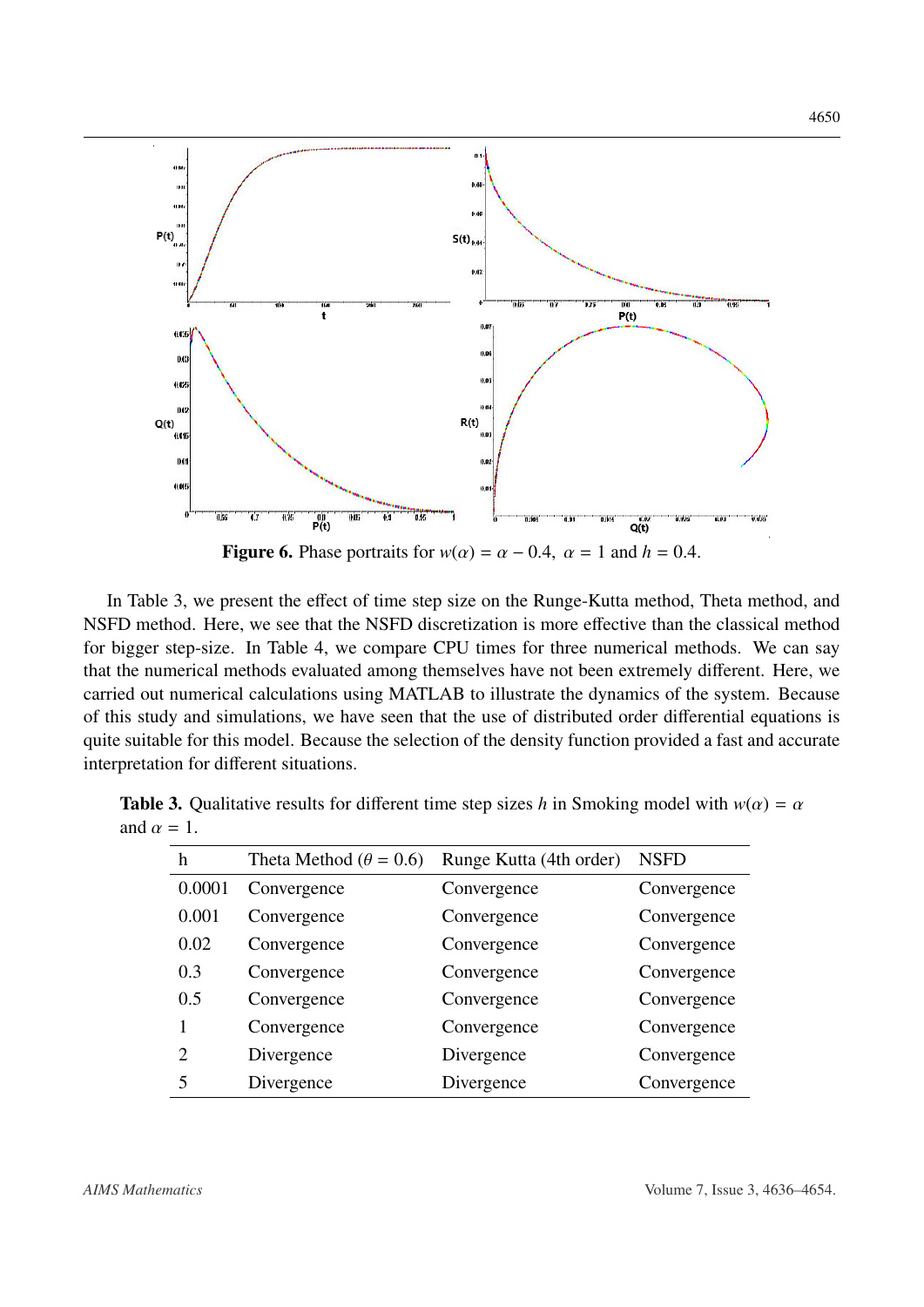<span id="page-15-4"></span>

| <b>Table 4.</b> CPU Times (seconds) for $w(\alpha) = \alpha$ and $h = 0.001$ . |        |                                                              |        |  |
|--------------------------------------------------------------------------------|--------|--------------------------------------------------------------|--------|--|
| $\alpha$                                                                       |        | Theta Method ( $\theta = 0.6$ ) Runge Kutta (4th order) NSFD |        |  |
| 0.1                                                                            | 0.6413 | 1.1215                                                       | 0.6218 |  |
| 0.7                                                                            | 0.6825 | 1.0596                                                       | 0.5914 |  |
|                                                                                | 0.7123 | 0.9592                                                       | 0.5748 |  |
| 1.3                                                                            | 0.8514 | 0.9334                                                       | 0.5312 |  |

### 5. Conclusions

In this paper, we have established a distributed order differential equation system for the smoking model. We have used the NSFD method and approximate Grünwald-Letnikov formula for the numerical solution of this model. Then, we have expressed the graphics of the solutions. We also analyzed the equilibrium points with the help of graphics and lemmas. We can see from the graphics that the interpretation capability is quite easy thanks to the different options of the density function. As can be understood from these data, the findings cover all the literature studies on this subject. Because of the density function, we can transform the distributed order differential equations into other equations. Since time is very important in such an important health problem, it is vital to use the solutions found, as they give the characteristics of the populations even in different situations. For these reasons, the use of distributed order differential equations is very convenient both in this model and in most models that cause such health problems.

### Acknowledgements

The author Mehmet KOCABIYIK would like to thank the Scientific and Technological Research Council of Turkey (TUBITAK 2211-E program).

### Conflict of interest

All authors declare no conflicts of interest in this paper.

# **References**

- <span id="page-15-3"></span>1. A. Ahmad, M. Farman, F. Yasin, M. O. Ahmad, Dynamical transmission and effect of smoking in society, *Int. J. Adv. Appl. Sci.*, 5 (2018), 71–75. https://doi.org/10.21833/[ijaas.2018.02.012](http://dx.doi.org/https://doi.org/10.21833/ijaas.2018.02.012)
- <span id="page-15-2"></span>2. R. Amin, B. Alshahrani, M. Mahmoud, A. H. Abdel-Aty, K. Shah, W. Deebani, Haar wavelet method for solution of distributed order time-fractional differential equations, *Alex. Eng. J.*, 60 (2021), 3295–3303. https://doi.org/10.1016/[j.aej.2021.01.039](http://dx.doi.org/https://doi.org/10.1016/j.aej.2021.01.039)
- <span id="page-15-0"></span>3. H. Aminikhah, A. R. Sheikhani, H. Rezazadeh, Stability analysis of distributed order fractional Chen system, *Sci. World J.*, 2013 (2013), 645080. https://doi.org/[10.1155](http://dx.doi.org/https://doi.org/10.1155/2013/645080)/2013/645080
- <span id="page-15-1"></span>4. H. Aminikhah, A. H. R. Sheikhani, H. Rezazadeh, Approximate analytical solutions of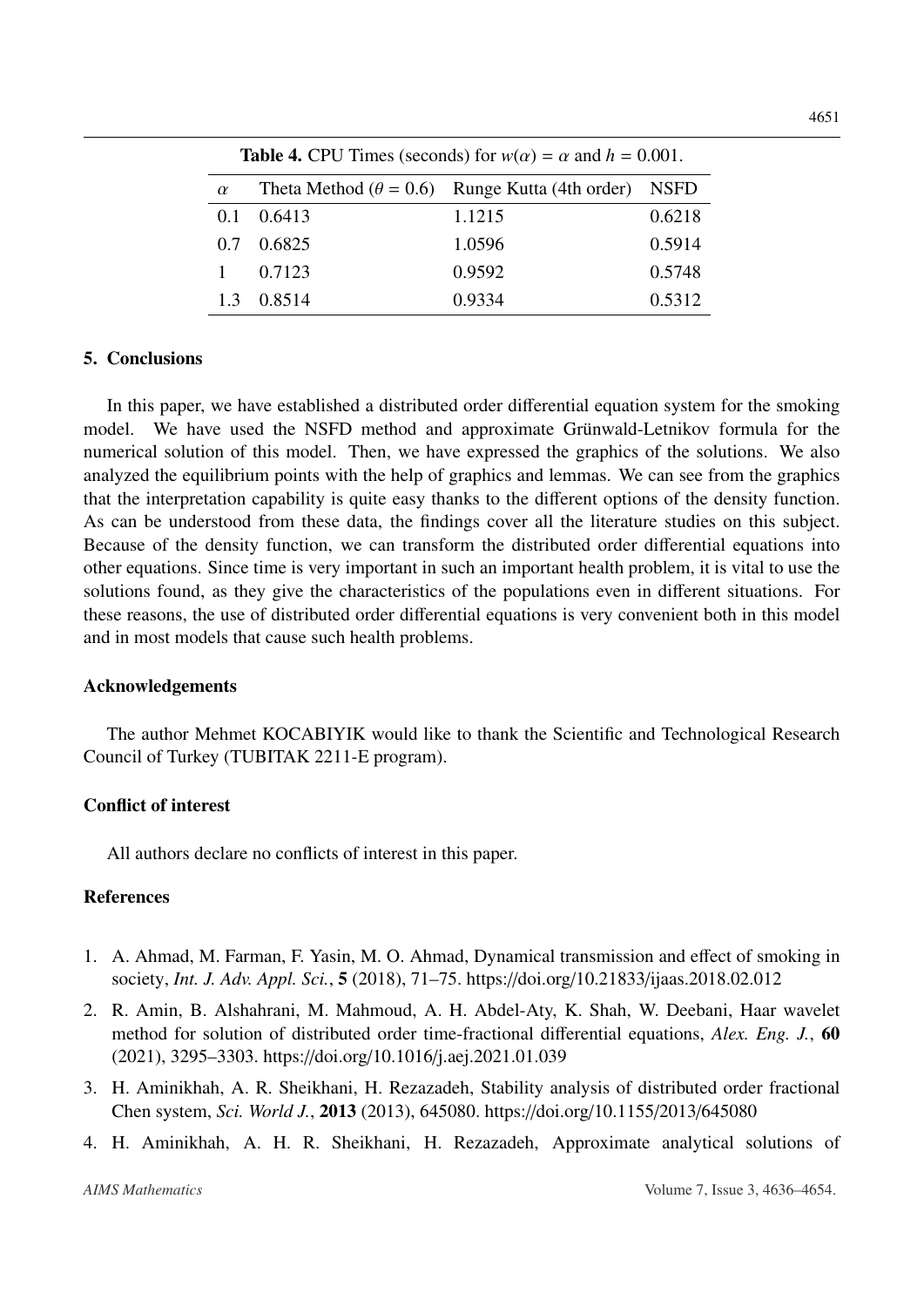distributed order fractional Riccati differential equation, *Ain Shams Eng. J.*, 9 (2018), 581–588. https://doi.org/10.1016/[j.asej.2016.03.007](http://dx.doi.org/https://doi.org/10.1016/j.asej.2016.03.007)

- <span id="page-16-3"></span>5. R. L. Bagley, P. J. Torvik, On the existence of the order domain and the solution of distributed order equations-Part I, *Int. J. Appl. Math.*, 2 (2000), 865–882.
- <span id="page-16-4"></span>6. R. L. Bagley, P. J. Torvik, On the existence of the order domain and the solution of distributed order equations-Part II, *Int. J. Appl. Math.*, 2 (2000), 965–988.
- <span id="page-16-13"></span>7. A. Boudaoui, Y. El hadj Moussa, Z. Hammouch, S. Ullah, A fractional-order model describing the dynamics of the novel coronavirus (COVID-19) with nonsingular kernel, *Chaos Soliton. Fract.*, 146 (2021), 110859. https://doi.org/10.1016/[j.chaos.2021.110859](http://dx.doi.org/https://doi.org/10.1016/j.chaos.2021.110859)
- <span id="page-16-0"></span>8. M. Caputo, *Elasticita e dissipazione*, Bologna: Zanichelli, 1969.
- <span id="page-16-1"></span>9. M. Caputo, Mean fractional-order-derivatives differential equations and filters, *Annali dell'Universita di Ferrara*, 41 (1995), 73–84.
- <span id="page-16-5"></span>10. M. Caputo, Distributed order differential equations modeling dielectric induction and diffusion, *Fract. Calc. Appl. Anal.*, 4 (2001), 421–442.
- <span id="page-16-9"></span>11. C. Castillo-Garsow, G. Jordan-Salivia, A. Rodriguez-Herrera, *Mathematical models for the dynamics of tobacco use, recovery and relapse*, USA: Cornell University, 1997.
- <span id="page-16-8"></span>12. K. Diethelm, N. J. Ford, Numerical analysis for distributed-order differential equations, *J. Comput. Appl. Math.*, 225 (2009), 96–104. https://doi.org/10.1016/[j.cam.2008.07.018](http://dx.doi.org/https://doi.org/10.1016/j.cam.2008.07.018)
- <span id="page-16-15"></span>13. D. T. Dimitrov, H. V. Kojouharovb, Nonstandard finite difference methods for predator prey models with general functional response, *Math. Comput. Simulat.*, 78 (2008), 1–11. https://doi.org/10.1016/[j.matcom.2007.05.001](http://dx.doi.org/https://doi.org/10.1016/j.matcom.2007.05.001)
- <span id="page-16-14"></span>14. L. Dorciak, *Numerical models for simulation the fractional order control systems*, The Academy of Sciences Institute of Experimental Physic, Kosiice, Slovak Republic, 1994.
- <span id="page-16-10"></span>15. V. S. Erturk, G. Zaman, S. Momani, A numeric analytic method for approximating a giving up smoking model containing fractional derivatives, *Comput. Math. Appl.*, 64 (2012), 3065–3074. https://doi.org/10.1016/[j.camwa.2012.02.002](http://dx.doi.org/https://doi.org/10.1016/j.camwa.2012.02.002)
- <span id="page-16-6"></span>16. N. J. Ford, M. L. Morgado, Distributed order equations as boundary value problems, *Comput. Math. Appl.*, 64 (2012), 2973–2981. https://doi.org/10.1016/[j.camwa.2012.01.053](http://dx.doi.org/https://doi.org/10.1016/j.camwa.2012.01.053)
- <span id="page-16-2"></span>17. T. T. Hartley, C. F. Lorenzo, *Fractional system identification: an approach using continuous order distributions*, National Aeronautics and Space Administration, 1999.
- <span id="page-16-11"></span>18. F. Haq, K. Shah, G. ur Rahman, M. Shahzad, Numerical solution of fractional order smoking model via laplace Adomian decomposition method, *Alex. Eng. J.*, 57 (2018), 1061–1069. https://doi.org/10.1016/[j.aej.2017.02.015](http://dx.doi.org/https://doi.org/10.1016/j.aej.2017.02.015)
- <span id="page-16-12"></span>19. T. Hussain, A. U. Awan, K. A. Abro, M. Ozair, M. Manzoor, A mathematical and parametric study of epidemiological smoking model: a deterministic stability and optimality for solutions, *Eur. Phys. J. Plus*, 136 (2021), 11. https://doi.org/10.1140/epjp/[s13360-020-00979-4](http://dx.doi.org/https://doi.org/10.1140/epjp/s13360-020-00979-4)
- <span id="page-16-7"></span>20. J. T. Katsikadelis, Numerical solution of distributed order fractional differential equations, *J. Comput. Phys.*, 259 (2014), 11–22. https://doi.org/10.1016/[j.jcp.2013.11.013](http://dx.doi.org/https://doi.org/10.1016/j.jcp.2013.11.013)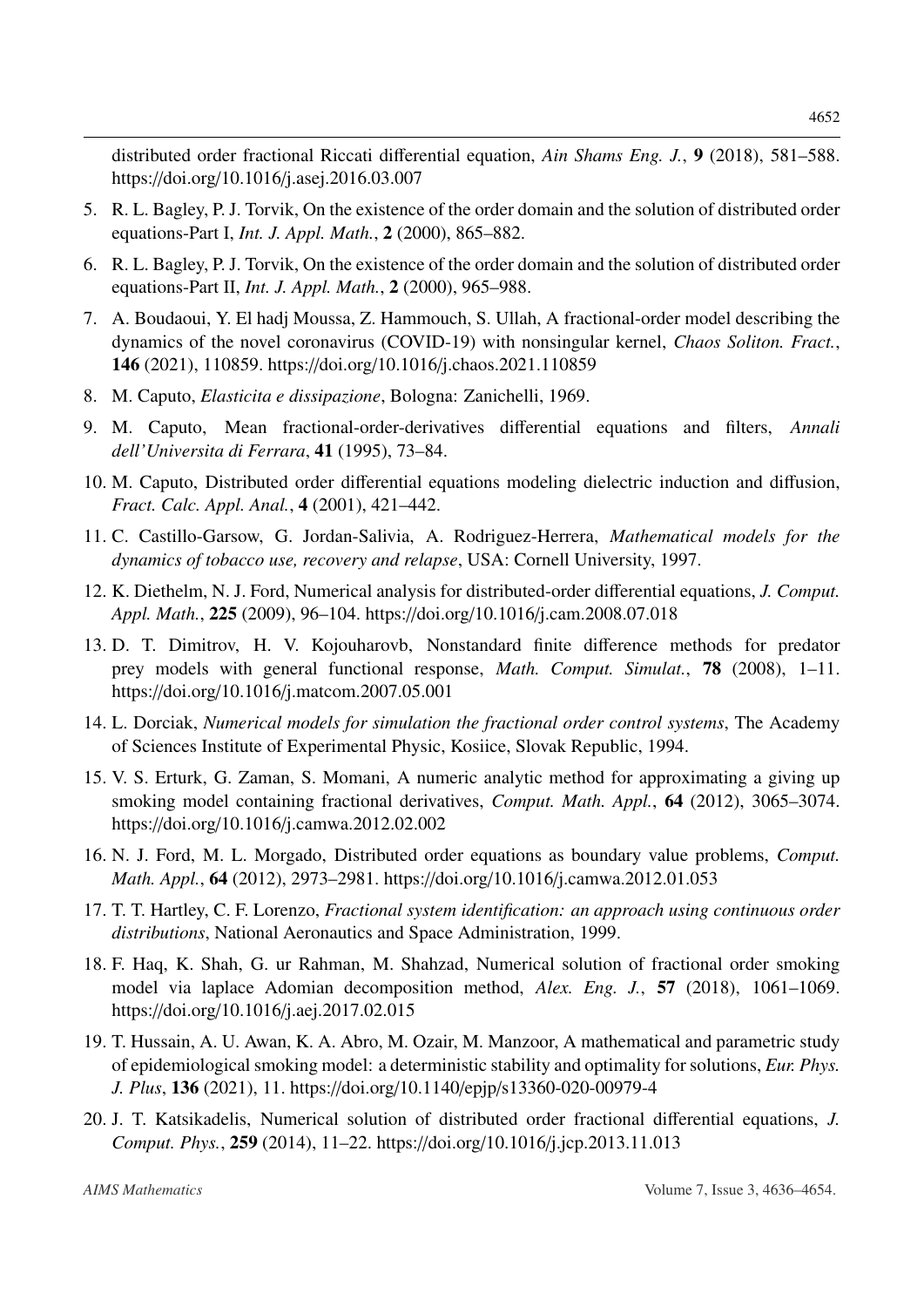- <span id="page-17-5"></span>21. A. A. Khan, R. Amin, S. Ullah, W. Sumelka, M. Altanji, Numerical simulation of a Caputo fractional epidemic model for the novel coronavirus with the impact of environmental transmission, *Alex. Eng. J.*, 2021 (2021), In press. https://doi.org/10.1016/[j.aej.2021.10.008](http://dx.doi.org/https://doi.org/10.1016/j.aej.2021.10.008)
- <span id="page-17-2"></span>22. X. Y. Li, B. Y. Wu, A numerical method for solving distributed order diffusion equations, *Appl. Math. Lett.*, 53 (2016), 92–99. https://doi.org/10.1016/[j.aml.2015.10.009](http://dx.doi.org/https://doi.org/10.1016/j.aml.2015.10.009)
- <span id="page-17-6"></span>23. Y. M. Li, S. Ullah, M. A. Khan, M. Y. Alshahrani, T. Muhammad, Modeling and analysis of the dynamics of HIV/AIDS with non-singular fractional and fractal-fractional operators, *Phys. Scr.*, 96 (2021), 114008.
- <span id="page-17-4"></span>24. J. H. Lubin, N. E. Caporaso, Cigarette smoking, and lung cancer: Modeling total exposure and intensity, *Cancer Epidemiol. Biomarkers Prev.*, 15 (2006), 517–523. https://doi.org/[10.1158](http://dx.doi.org/https://doi.org/10.1158/1055-9965.EPI-05-0863)/1055- [9965.EPI-05-0863](http://dx.doi.org/https://doi.org/10.1158/1055-9965.EPI-05-0863)
- <span id="page-17-0"></span>25. Y. Luchko, Boundary value problems for the generalized time-fractional diffusion equation of distributed order, *Fract. Calc. Appl. Anal.*, 12 (2009), 409–422.
- <span id="page-17-8"></span>26. M. M. Meerschaert, C. Tadjeran, Finite difference approximations for fractional advection dispersion flow equations, *J. Comput. Appl. Math.*, 172 (2004), 65–77. https://doi.org/10.1016/[j.cam.2004.01.033](http://dx.doi.org/https://doi.org/10.1016/j.cam.2004.01.033)
- <span id="page-17-11"></span>27. R. E. Mickens, Exact solutions to a finite difference model of a nonlinear reaction advection equation: implications for numerical analysis, *Numer. Method. Part. Di*ff*er. Equ.*, 5 (1989), 313– 325. https://doi.org/10.1002/[num.1690050404](http://dx.doi.org/https://doi.org/10.1002/num.1690050404)
- <span id="page-17-14"></span>28. R. E. Mickens, *Applications of nonstandard finite di*ff*erence schemes*, Atlanta, Ga, USA: World Scientific Publishing, 1999.
- <span id="page-17-12"></span>29. R. E. Mickens, Nonstandard finite difference schemes for differential equations, *J. Di*ff*er. Equ. Appl.*, 8 (2002), 823–847. https://doi.org/10.1080/[1023619021000000807](http://dx.doi.org/https://doi.org/10.1080/1023619021000000807)
- <span id="page-17-9"></span>30. L. P. Liu, D. P. Clemence, R. E. Mickens, A nonstandard finite difference scheme for contaminant transport with kinetic Langmuir sorption, *Numer. Method. Part. Di*ff*er. Equ.*, 27 (2011), 767–785. https://doi.org/10.1002/[num.20551](http://dx.doi.org/https://doi.org/10.1002/num.20551)
- <span id="page-17-3"></span>31. M. L. Morgado, M. Rebelo, Numerical approximation of distributed order reaction–diffusion equations, *J. Comput. Appl. Math.*, 275 (2015), 216–227. https://doi.org/10.1016/[j.cam.2014.07.029](http://dx.doi.org/https://doi.org/10.1016/j.cam.2014.07.029)
- <span id="page-17-13"></span>32. M. Y. Ongun, D. Arslan, R. Garrappa, Nonstandard finite difference schemes for a fractional-order Brusselator system, *Adv. Di*ff*er. Equ.*, 2013 (2013), 102. https://doi.org/10.1186/[1687-1847-2013-](http://dx.doi.org/https://doi.org/10.1186/1687-1847-2013-102) [102](http://dx.doi.org/https://doi.org/10.1186/1687-1847-2013-102)
- <span id="page-17-10"></span>33. M. Y. Ongun, N. Ozdogan, A nonstandard numerical scheme for a predator-prey model with Allee effect, *J. Nonlinear Sci. Appl.*, 10 (2017), 713–723. http://dx.doi.org/10.22436/[jnsa.010.02.32](http://dx.doi.org/http://dx.doi.org/10.22436/jnsa.010.02.32)
- <span id="page-17-7"></span>34. I. Podlubny, *Fractional di*ff*erential equations: An introduction to fractional derivatives, fractional di*ff*erential equations, to methods of their solution and some of their applications*, 1999.
- <span id="page-17-1"></span>35. A. Refahi, A. Ansari, H. S. Najafi, F. Mehrdoust, Analytic study on linear system of distributed order fractional differential equations, *Le Matematiche*, 67 (2012), 313. https://doi.org/10.4418/[2012.67.2.1](http://dx.doi.org/https://doi.org/10.4418/2012.67.2.1)